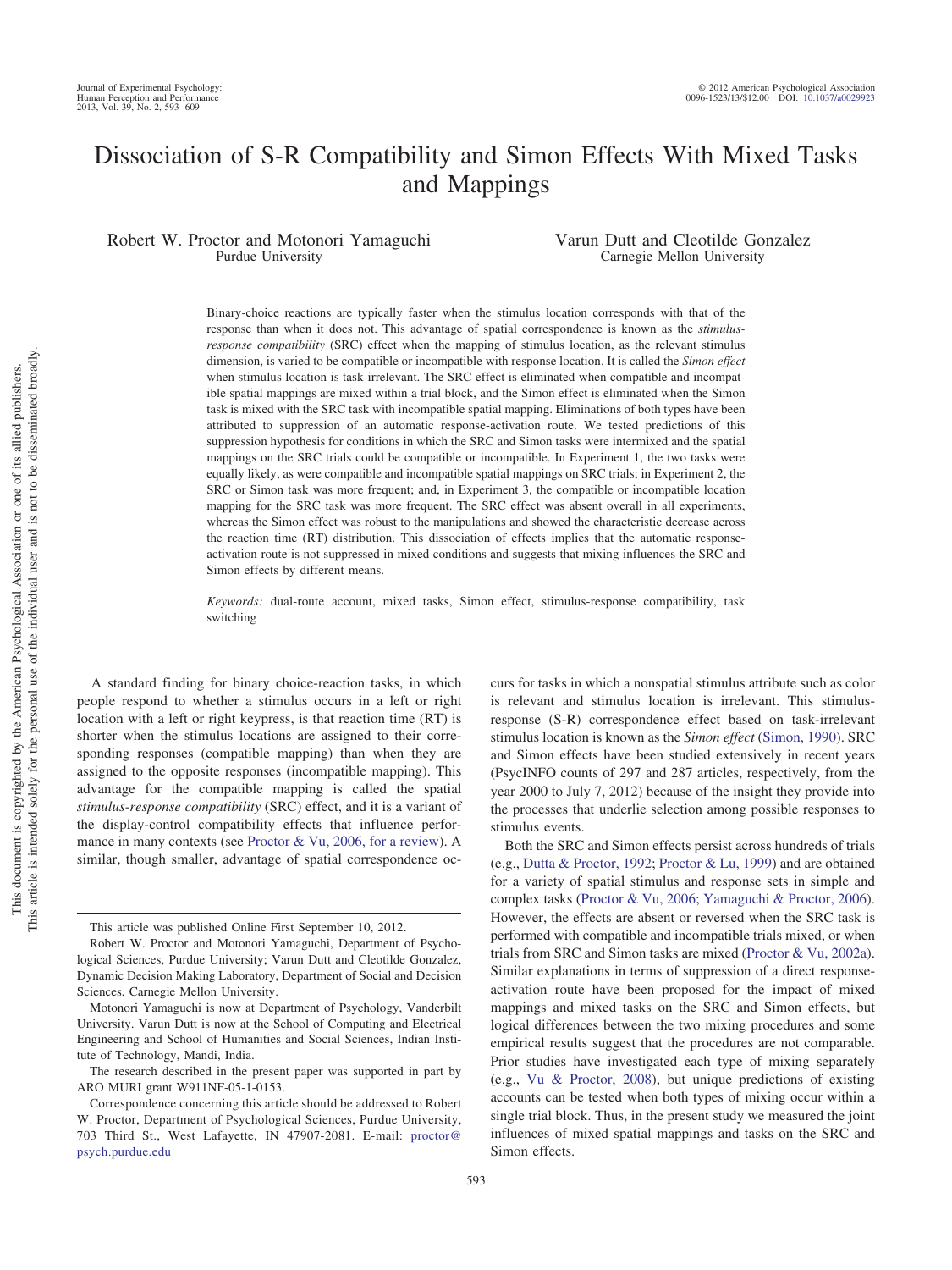# **Dual-Route Models**

The SRC and Simon effects are customarily attributed to correspondence between spatial stimulus codes and response codes (e.g., [Proctor & Vu, 2006\)](#page-15-0). Debate has centered on whether the spatial stimulus code is a result of a shift of attention to the stimulus (e.g., Rubichi, Nicoletti, Iani, & Umiltà, 1997) or of relations of the stimulus to various reference frames (e.g., [Yama](#page-16-4)[guchi & Proctor, 2012\)](#page-16-4). The spatial response codes are often credited to the spatial nature of the required response discrimination (e.g., [Ansorge & Wühr, 2004;](#page-15-4) [Wühr & Ansorge, 2007\)](#page-16-5). [Hommel \(2011\)](#page-15-5) recently summarized the current state of understanding as follows:

The human brain seems to code all sorts of spatial aspects of a stimulus event and there is evidence that all these codes can interact with the spatial representation of an action directed to, or at least triggered by a given stimulus (p. 193).

Many results involving activation of response codes with respect to the SRC and Simon effects are consistent with *dual-route models* of response selection (e.g., [Kornblum, Hasbroucq, & Os](#page-15-6)[man, 1990;](#page-15-6) Spironelli, Tagliabue, & Umiltà, 2009). According to these models, activation of response codes can occur by way of indirect (or controlled) and direct (or automatic) routes. The indirect route produces activation of the response codes to the relevant stimulus feature through S-R associations or rules defined by the task instructions (often called short-term S-R associations, because they are applicable only to the current task). In contrast, the direct route yields activation of the spatially corresponding response code by way of long-term associations (e.g., Zorzi & Umiltà, [1995\)](#page-16-7) or similarity [\(Wühr & Ansorge, 2007\)](#page-16-5). The Simon effect is attributed to this direct activation of the corresponding response, which facilitates performance when that response is correct but interferes when it is incorrect. The SRC effect, too, is often credited in part to activation of the corresponding response via the direct route, as in Kornblum et al.'s model, but also to differences in time for response activation to occur by way of the short-term location associations of the indirect route. Indeed, some authors (e.g., [Fitts & Deininger, 1954\)](#page-15-7) have attributed the SRC effect entirely to "S-R translations" of the indirect route.

When the RT distribution is divided into quantiles, or bins, and the Simon effect is plotted as a function of bin, the effect is largest at the shortest RTs and then decreases as RT lengthens [\(De Jong,](#page-15-8) [Liang, & Lauber, 1994;](#page-15-8) see [Proctor, Miles, & Baroni, 2011, for a](#page-15-9) [review\)](#page-15-9). This pattern is suggestive of rapid activation of the corresponding response through the long-term associations of the direct route, which then dissipates, possibly due to intentional inhibition of the initial activation (e.g., [Ridderinkhof, 2002\)](#page-16-8). Unlike the Simon effect, the SRC effect increases across the RT distribution [\(Vu & Proctor, 2008\)](#page-16-2), consistent with the view that the SRC effect does not have its basis entirely in direct activation of the corresponding response.

# **Mixing Mappings and Tasks**

As noted, the SRC effect can be eliminated by mixing trials with compatible and incompatible spatial mappings. [Shaffer \(1965\)](#page-16-9) had participants respond to a left or right stimulus light with a left or right keypress. On each trial, simultaneous with onset of the light, a mapping signal appeared that specified the mapping for that trial (horizontal line for compatible; vertical line for incompatible). RT was longer for the blocks in which the mappings were mixed than for blocks in which all trials had the same mapping. More important, this increase of RT under mixed conditions was greater for the compatible mapping than for the incompatible mapping, resulting in no SRC effect. Instead of a 54-ms benefit for the compatible mapping in unmixed conditions, there was no significant difference  $(-8 \text{ ms})$  in the mixed conditions.

This outcome has been replicated in several studies that used green/red color of the left or right imperative stimulus [\(Heister &](#page-15-10) [Schroeder-Heister, 1994;](#page-15-10) [Vu & Proctor, 2004,](#page-16-10) [2008,](#page-16-2) [2011;](#page-16-11) [Yama](#page-16-1)[guchi & Proctor, 2006\)](#page-16-1) or low/high tone pitch [\(De Jong, 1995\)](#page-15-8) as the mapping signal, indicating that it is not dependent on how the mapping is cued. The favored account has been that the direct response-activation route is proactively suppressed when mapping uncertainty exists (e.g., [De Jong, 1995;](#page-15-8) [Vu & Proctor, 2004\)](#page-16-10). However, [Vu and Proctor \(2008,](#page-16-2) [2011\)](#page-16-11) found the SRC effect under mixed mapping conditions to be similar to that of pure mapping conditions early in the RT distribution, but then to decrease (and become negative) at longer RTs, rather than increasing as for the pure mapping conditions. That the reduction in SRC effect caused by mixed mappings occurs mainly later in the RT distribution rather than earlier suggests that proactive suppression of the direct route may not be responsible for the reduction.

The SRC effect is also eliminated when the location-relevant trials of an SRC task, with only one mapping, are mixed with location-irrelevant trials of a Simon task. Again, color of the left or right stimulus has usually been used to signal the task, with white indicating that location is relevant and red or green specifying color as relevant. In this case, the SRC task is performed no faster when the spatial mapping is compatible than when it is incompatible [\(Proctor & Vu, 2002b;](#page-15-11) [Proctor, Vu, & Marble, 2003\)](#page-15-12). Too, the mapping in force for the SRC task influences the Simon effect for those trials on which stimulus location is irrelevant: With compatible mapping, the Simon effect is increased in size; with incompatible mapping, the Simon effect reverses to favor the spatially noncorresponding response [\(Marble & Proctor, 2000;](#page-15-13) [Proctor et](#page-15-12) [al., 2003\)](#page-15-12). This reversal has been taken to suggest that the longterm associations of the direct route are suppressed and contributing little to performance.

# **Sequential Effects**

The relative contributions of the direct route (long-term associations) and indirect route (short-term associations) to performance have also been studied by examining sequential effects. In the SRC task with mixed compatible and incompatible mappings, the mapping can repeat or switch from one trial to the next. The SRC effect tends to be positive for trials on which the mapping repeats, but it reverses to favor the incompatible mapping for trials on which the mapping switches [\(Shaffer, 1965;](#page-16-9) [Vu & Proctor, 2008,](#page-16-2) [2011\)](#page-16-11). Sequential effects have also been studied for pure Simon tasks, in which all trials are location-irrelevant. When the Simon effect is analyzed as a function of whether the prior trial was corresponding or noncorresponding, the effect is large after corresponding trials and absent after noncorresponding trials (e.g., [Iani, Rubichi, Gh](#page-15-14)[erri, & Nicoletti, 2009;](#page-15-14) [Stürmer, Leuthold, Soetens, Schröter, &](#page-16-12) [Sommer, 2002\)](#page-16-12).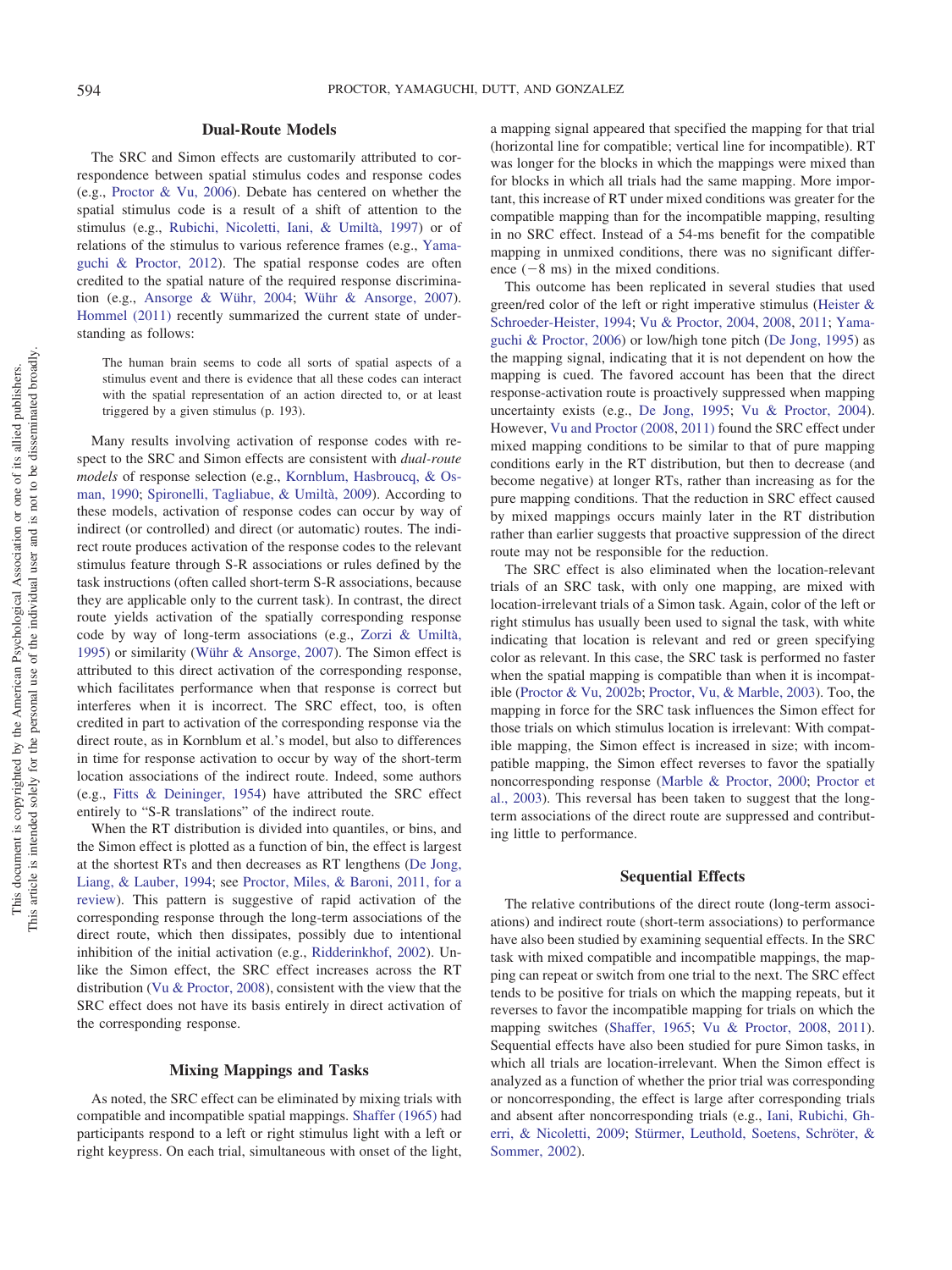This absence is most often attributed to reactive suppression (or inhibition) of the direct route as a result of conflict being detected on a noncorresponding trial, with the inhibition released after a corresponding trial (e.g., [Iani et al., 2009;](#page-15-14) [Stürmer et al., 2002;](#page-16-12) but see [Hommel, Proctor, & Vu, 2004,](#page-15-15) and [Wendt, Kluwe, & Peters,](#page-16-13) [2006,](#page-16-13) for a different explanation). The reactive inhibition account predicts that sequential effects should not interact with variables that influence the Simon effect through the short-term associations of the indirect route (e.g., [Iani et al., 2009\)](#page-15-14). Contrary to this prediction, [Soetens, Maetens, and Zeischka \(2010\)](#page-16-14) found that mixed SRC trials acted mainly to increase the Simon effect after a corresponding trial when the mapping for the SRC task was compatible, but to reverse the Simon effect after a noncorresponding trial when the mapping was incompatible.

# **Present Study**

In addition to the SRC and Simon tasks individually differing in terms of whether stimulus location is relevant or irrelevant, there are several distinctions between the mixed-task and mixedmapping procedures (see [Vu & Proctor, 2008\)](#page-16-2). In the mixed-task procedure, a single spatial mapping is in effect during a trial block, and the uncertainty is about whether stimulus location or another feature (often color) will be relevant. Selection is of which stimulus feature (location or color) should determine responding, a process that demands attention and takes time [\(Proctor & Fisicaro,](#page-15-16) [1977\)](#page-15-16). Conversely, in the mixed-mapping procedure, stimulus location is always relevant, and a decision must be made on each trial as to which spatial mapping is appropriate. This uncertainty about mapping is what prevents a rapid response for trials on which the correct response is compatible. In the present study, we tested situations for which there was uncertainty about both which task to perform (i.e., respond to stimulus location or color) and, for the SRC task, which mapping to apply. This mixture of task uncertainty and mapping uncertainty enabled us to address several theoretical issues regarding the influence of mixing on performance.

In Experiment 1, we used a procedure for which stimulus location was relevant on half of the trials (SRC task, with equal proportions of compatible and incompatible mappings) and stimulus color was relevant on the other half (Simon task, with green color mapped to one response and red to the other). According to the suppression hypothesis, the direct route should be proactively suppressed in this dual-mixing context as it is when either tasks or mappings alone are mixed. For the SRC task, the prediction is that the SRC effect will be absent, with the RT distribution function for the effect being relatively flat (because there is no activation of the corresponding response). In contrast, if the corresponding response is activated initially and then inhibited (e.g., [Ridderinkhof, 2002\)](#page-16-8) or application of the compatible-mapping rule in the indirect route has been blocked [\(De Jong, 1995\)](#page-15-8), an SRC effect should be evident early in the distribution function but decrease at longer RTs (i.e., the function should have a negative slope). For the Simon task, the short-term location associations established for the SRC task should not bias the corresponding or noncorresponding spatial relation because the compatible and incompatible location mappings are equally likely. Consequently, if the direct route is proactively suppressed, there should be no Simon effect, positive or negative. However, if the long-term associations of the direct route are not suppressed, lack of bias from the short-term associations should allow a positive Simon effect of typical size to emerge, which decreases across the RT distribution.

In Experiment 2, task expectancy was varied by having one task occur on 80% of the trials and the other on 20% for half of the participants and reversing this relation for the other half. Thus, half of the participants were biased to expect stimulus location to be relevant and half to expect stimulus color to be relevant. According to the proactive suppression account, in the condition biased toward the SRC task, suppression of the direct route should still occur, much like when location is relevant for all trials and spatial mappings are mixed, resulting in an absence of SRC and Simon effects. However, in the condition with bias toward the Simon task, participants should prepare much as they would for a pure Simon task, that is, without suppressing the direct route, in which case the Simon and SRC effects would both be expected to occur.

In Experiment 3, the two tasks occurred equally often, but the priority of the compatible and incompatible mappings for the SRC task was varied by making 80% of the SRC trials compatible and 20% incompatible for half of the participants, and vice versa for the other half. This manipulation should bias participants to prepare for the dominant spatial mapping, resulting in a positive SRC effect when the compatible mapping is most frequent and a negative SRC effect when the incompatible mapping is most frequent. If the short-term associations for the compatible and incompatible mappings maintained for the SRC task contribute equally to performance for trials on which stimulus location is irrelevant, then the Simon effect should be of similar size regardless of which mapping predominates. However, if the difference in mapping frequencies for the SRC task strengthens the associations for the predominant spatial relation compared with the subordinate one, then the results for the Simon task should be like those obtained when only a single SRC mapping is in effect: The Simon effect should be positive when the majority of the SRC trials are congruent and negative when the majority are incongruent.

For all experiments, we also examined sequential effect patterns. These patterns allow evaluation of whether the influence of correspondence repetition/switch (whether the stimulus and response locations on successive trials have the same or different correspondence relation) on the SRC and Simon effects is independent of any influence of task repetition/switch, and whether these influences are in agreement with what would be predicted on the basis of trial-to-trial modulation of suppression of the direct response-selection route.

#### **Experiment 1**

Experiment 1 was similar to prior ones in which SRC and Simon tasks were mixed (e.g., [Marble & Proctor, 2000\)](#page-15-13) in that trials from each task occurred randomly, with equal frequency. However, whereas in prior studies the spatial mapping for the SRC task was constant for each participant, in the present case the mapping for the SRC task was compatible on half of the trials and incompatible on the other half. Thus, 25% of trials were SRC with compatible mapping, 25% were SRC with incompatible mapping, and 50% were Simon (color relevant, with stimulus and response locations corresponding on half of the trials). We chose to signal the task by color, as in previous studies, with white designating location as relevant (SRC task) and red or green designating color as relevant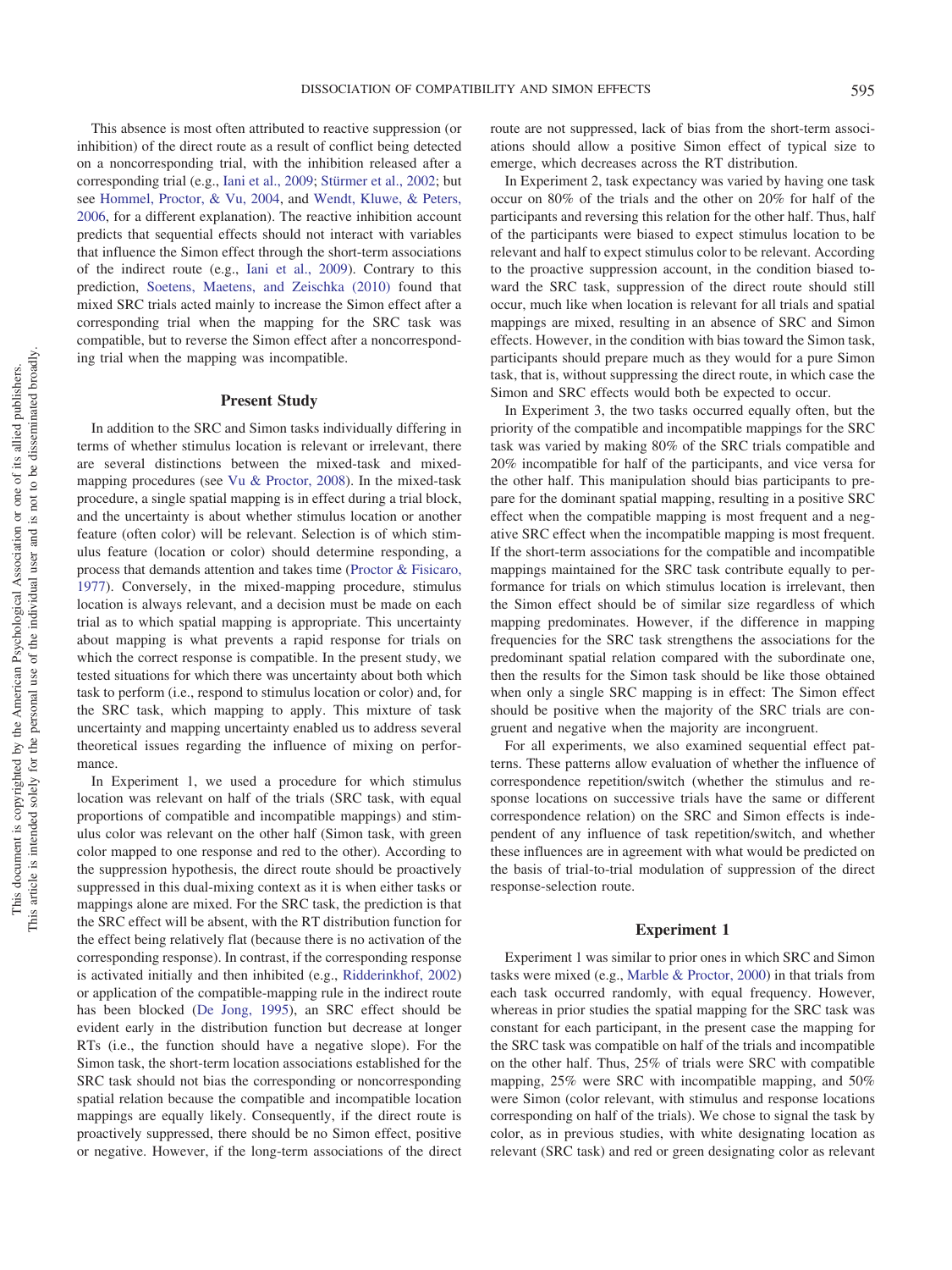(Simon task). To signal the mapping on SRC trials, we chose to use a separate horizontal or vertical line, as in [Shaffer's \(1965\)](#page-16-9) study. As noted, prior mixed mapping studies have shown this line-orientation signal to yield similar results as when a color of the imperative stimulus is used to signal mapping (e.g., [Vu &](#page-16-10) [Proctor, 2004\)](#page-16-10), which would have been too confusing in the present case because red or green color was relevant for the Simon task.

Because the SRC effect is eliminated when tasks are mixed, as well as when mappings are mixed, we expected that there would be no benefit for the compatible mapping in the SRC task. According to the suppression hypothesis, this absence of the SRC effect is attributable to proactive suppression of the direct route or longterm associations [\(Proctor & Vu, 2002a\)](#page-15-3). If this account is correct, then there should be no Simon effect because the corresponding response would not be receiving activation from the long-term associations of the direct route (which would be suppressed). At the same time, because both compatible and incompatible mappings for the SRC task are equally likely, the corresponding response would not be receiving activation from the short-term location associations in effect for the SRC task either (whose activation should not be biased toward either response). If, instead, the long-term associations are not being suppressed under mixedtask conditions, then this removal of bias for the short-term associations (compared with prior studies in which all of the SRC trials had the same mapping) should let the Simon effect emerge. Thus, a positive Simon effect of normal magnitude would imply that the long-term associations of the indirect route continue to be active when SRC and Simon tasks are mixed.

# **Method**

Participants. Thirty-two students (20 males, 8 females, 4 of unspecified gender) at Purdue University, recruited from the introductory psychology courses, participated for experiment credits. All participants in this and subsequent experiments were required to have normal or corrected-to-normal visual acuity and normal color vision, as indicated by self-report.

**Apparatus and stimuli.** The apparatus consisted of a personal computer and 17-in. VGA monitor. The experiment was controlled by a custom computer application programmed in Visual Basic 6.0. The imperative stimulus was a green, red, or white filled circle (8 mm diameter) presented on the left or right side of the screen (6.5 cm from screen center). Green and red circles specified the location-irrelevant trials (the Simon task), and the white circle specified the location-relevant trials (the SRC task). On the latter trials, a mapping signal (a white horizontal or vertical line of 1.5 mm, centered on the screen) was shown simultaneously with the imperative stimulus; no mapping signal was presented on the Simon trials. Responses were made by pressing a left ('z') or right ('/') key on the computer keyboard with the left and right index fingers, respectively. RT was the interval between onset of an imperative stimulus and depression of a response key.

**Task and procedure.** The experiment was conducted individually for each participant in a dimly lit room. The participant sat in front of the computer monitor, at a viewing distance of approximately 55 cm, and read instructions displayed on the screen. The instructions emphasized that participants were to make responses as fast and as accurately as possible.

Participants performed mixed tasks, responding according to the color of the imperative stimulus on some trials (the Simon task) and to its location on others (the SRC task). For the Simon task, half the participants used one color-response mapping, and half used the other. For the SRC task, a horizontal or vertical mapping signal was presented simultaneously with the imperative stimulus (a white circle on the left or right). For half of the participants, the horizontal signal required them to press the response key on the same side as the location of the imperative stimulus (the compatible mapping) and the vertical cue the response key on the opposite side (the incompatible mapping). For the other half of the participants, the signal-mapping relation was reversed. Each participant performed four blocks of 160 trials, half of the trials with the Simon task and half the SRC task. The total number of trials was 320 for the Simon task and 320 for the SRC task (160 trials with the compatible mapping and 160 trials with the incompatible mapping). The two types of trials appeared equally often in each block in a random order. Participants were not informed as to the proportions of particular trial conditions.

An experimental session started with a block of 32 practice trials, 16 of the Simon task and 16 of the SRC task, intermixed. Participants were allowed to repeat the practice block as many times as they wanted, so that they were sufficiently familiar with the task requirements. No participant performed more than three practice blocks.

Each trial started with a white fixation cross (consisting of vertical and horizontal lines, 5 mm long) on the center of screen for 500 ms. After a 500-ms blank display, the imperative stimulus occurred on the left or right of the screen, with a mapping signal provided only on the SRC trials. The imperative stimulus was presented until a response was made or for 1,500 ms if no response was made. When participants pressed an incorrect key, an error tone was presented from external speakers placed on the sides of the computer monitor. The tone's frequency was 400 Hz, and its duration was 500 ms. If a response was correct, a 500-ms blank screen was displayed which equated the intertrial interval for correct and incorrect responses. A trial ended with a 1-s blank screen. An experimental session lasted less than an hour.

# **Results**

Trials for which RT was  $\leq 100$  ms were considered anticipations, and trials for which RT was  $>1,500$  ms were recorded as no response. These trials were not included in the analyses. To examine sequential effects, trials that immediately followed error trials were excluded. Together with anticipation and no-response trials, the proportion of discarded trials was 5.4%. Mean RT for correct responses and percentage error (PE) for the SRC task were analyzed as a function of mapping (compatible, incompatible) on the current trial, task sequence (whether the task on the current trial was a repetition or switch of the task from the preceding trial), and correspondence sequence (whether the correspondence relation between stimuli and responses on the present trial was a repetition or switch of the correspondence relation from the preceding trial). The results for the SRC task are summarized in [Table 1.](#page-4-0) The Simon task was analyzed similarly, but with correspondence (corresponding, noncorresponding) replacing mapping as a factor, and its results are also summarized in [Table 1.](#page-4-0) The SRC and Simon effects, as a function of task sequence and correspondence se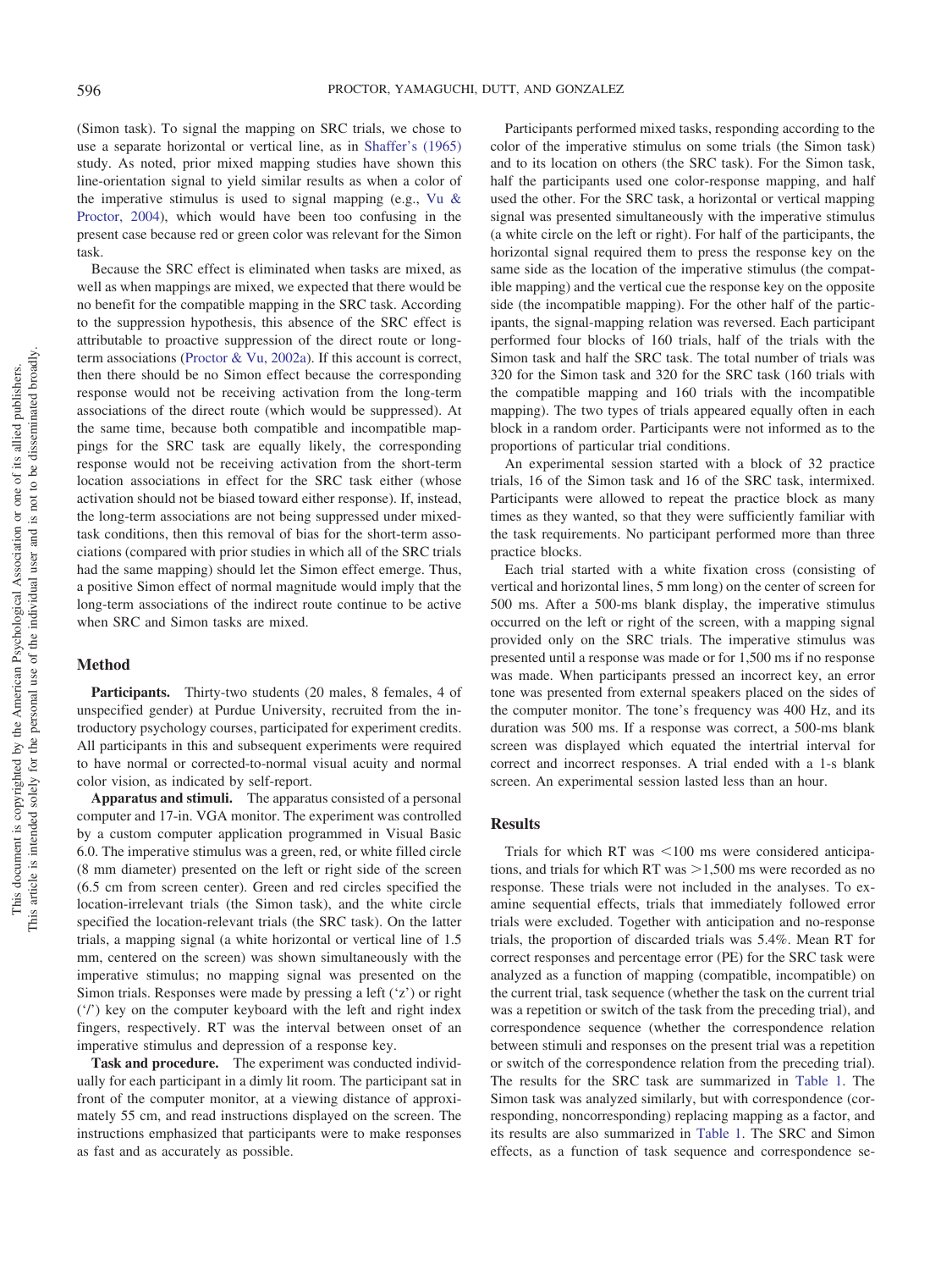<span id="page-4-0"></span>Table 1

*Experiment 1: Mean Response Time (in ms) and Percentage Error as a Function of Task Sequence and Correspondence Sequence for the Compatible (Comp) and Incompatible (Incomp) Mappings of the SRC Task and the Corresponding (Corr) and Noncorresponding (Noncorr) Trials of the Simon Task*

|                 | Correspondence<br>sequence |      | Response time | Percentage error |         |
|-----------------|----------------------------|------|---------------|------------------|---------|
| Task sequence   |                            | Comp | Incomp        | Comp             | Incomp  |
| <b>SRC</b> task |                            |      |               |                  |         |
| Repeat          | Repeat                     | 566  | 577           | 1.63             | 1.67    |
|                 | Switch                     | 676  | 652           | 9.82             | 5.86    |
| Switch          | Repeat                     | 664  | 672           | 4.58             | 4.30    |
|                 | Switch                     | 691  | 675           | 6.22             | 4.19    |
|                 |                            | Corr | Noncorr       | Corr             | Noncorr |
| Simon task      |                            |      |               |                  |         |
| Repeat          | Repeat                     | 539  | 559           | 0.88             | 2.40    |
|                 | Switch                     | 598  | 591           | 3.98             | 4.61    |
| Switch          | Repeat                     | 647  | 670           | 5.90             | 7.50    |
|                 | Switch                     | 666  | 674           | 5.35             | 7.46    |

quence, are shown in [Figure 1.](#page-4-1) For all within-subject terms of the reported analyses of variance (ANOVAs), the degrees of freedom are from the original ANOVA but the *p* values are those for the Huynh-Feldt correction for violations of sphericity, except where noted.

# **SRC task.**

*RT analysis.* The SRC effect was absent overall: The main effect of mapping was not significant,  $F(1, 31) < 1$ , with the compatible and incompatible mappings showing similar RTs  $(Ms = 649$  and 644 ms, respectively). The only interaction involving mapping was that with correspondence sequence (see [Figure](#page-4-1)



<span id="page-4-1"></span>*Figure 1.* The stimulus-response compatibility (SRC) effect and Simon effect as a function of task sequence and correspondence sequence in Experiment 1 (error bars represent one standard error of means; asterisks indicate significant effects at  $\alpha = .05$ , as indicated by paired-sample *t* tests at each data point).

[1\)](#page-4-1),  $F(1, 31) = 26.43$ ,  $MSE = 528$ ,  $p < .001$ . The SRC effect was 12 ms when the correspondence relation was the same on the prior trial as on the current trial,  $t(31) = 1.07$ ,  $SE = 8.90$ ,  $p > .20$ , but it was  $-20$  ms when the correspondence relation on the prior trial differed from that on the current trial,  $t(31) = 2.46$ ,  $SE = 8.14$ ,  $p <$ .020.

There were main effects of task sequence,  $F(1, 31) = 144.61$ ,  $MSE = 1,471, p < .001$ , and correspondence sequence,  $F(1, 31) =$ 114.97,  $MSE = 1,619$ ,  $p < .001$ . Responses were faster when the task repeated (i.e., the prior trial was another SRC trial;  $M = 618$ ms) than when it switched (i.e., the prior trial was a Simon trial;  $M = 675$  ms), and when the correspondence relation repeated  $(M = 620 \text{ ms})$  than when it switched  $(M = 674 \text{ ms})$ . The two factors also interacted,  $F(1, 31) = 83.46$ ,  $MSE = 1,134$ ,  $p < .001$ . Repeating the correspondence relation yielded a larger advantage when location had been relevant on the prior trial (i.e., it was an SRC trial;  $M = 92$  ms) than when location had been irrelevant (i.e., it was a Simon trial,  $M = 15$  ms).

Analysis of the SRC effect across the RT distribution was performed by rank ordering the RTs for compatible trials and incompatible trials separately for each participant, dividing them into five bins (quintiles), and obtaining a mean RT value for each participant in each bin (see [Proctor et al., 2011, for a review](#page-15-9) of the method). The data, plotted in [Figure 2,](#page-4-2) were submitted to a two-factor repeated-measures ANOVA involving bins and mapping. Of concern was the interaction term, which was significant,  $F(4, 124) = 3.79$ ,  $MSE = 454$ ,  $p < .031$ : The SRC effect decreased 28 ms from the first RT bin (11 ms) to the last bin  $(-17 \text{ ms})$ .

*PE analysis.* Unlike the RT data, the main effect of mapping was significant,  $F(1, 31) = 5.83$ ,  $MSE = 26.27$ ,  $p < .022$ , but it reflected a negative SRC effect ( $M = -1.56\%$ ), with PE less for the incompatible mapping than for the compatible mapping. Mapping interacted with correspondence sequence,  $F(1, 31) = 7.23$ ,  $MSE = 18.25$ ,  $p < .011$ , with the negative SRC effect being smaller when the S-R mapping repeated  $(-0.12\%)$  than when it switched  $(-2.99\%)$ .

The main effect of correspondence sequence was also significant,  $F(1, 31) = 44.92$ ,  $MSE = 17.21$ ,  $p < .001$ , but that of task sequence was not,  $F(1, 31)$  < 1. However, the interaction of these



<span id="page-4-2"></span>*Figure 2.* Plots of the stimulus-response compatibility (SRC) effect and the Simon effect against mean response times in the quintile bins in Experiment 1 (effects for the bracketed points, with asterisk, were significant at  $\alpha = .05$ , as indicated by paired-sample *t* tests at each data point).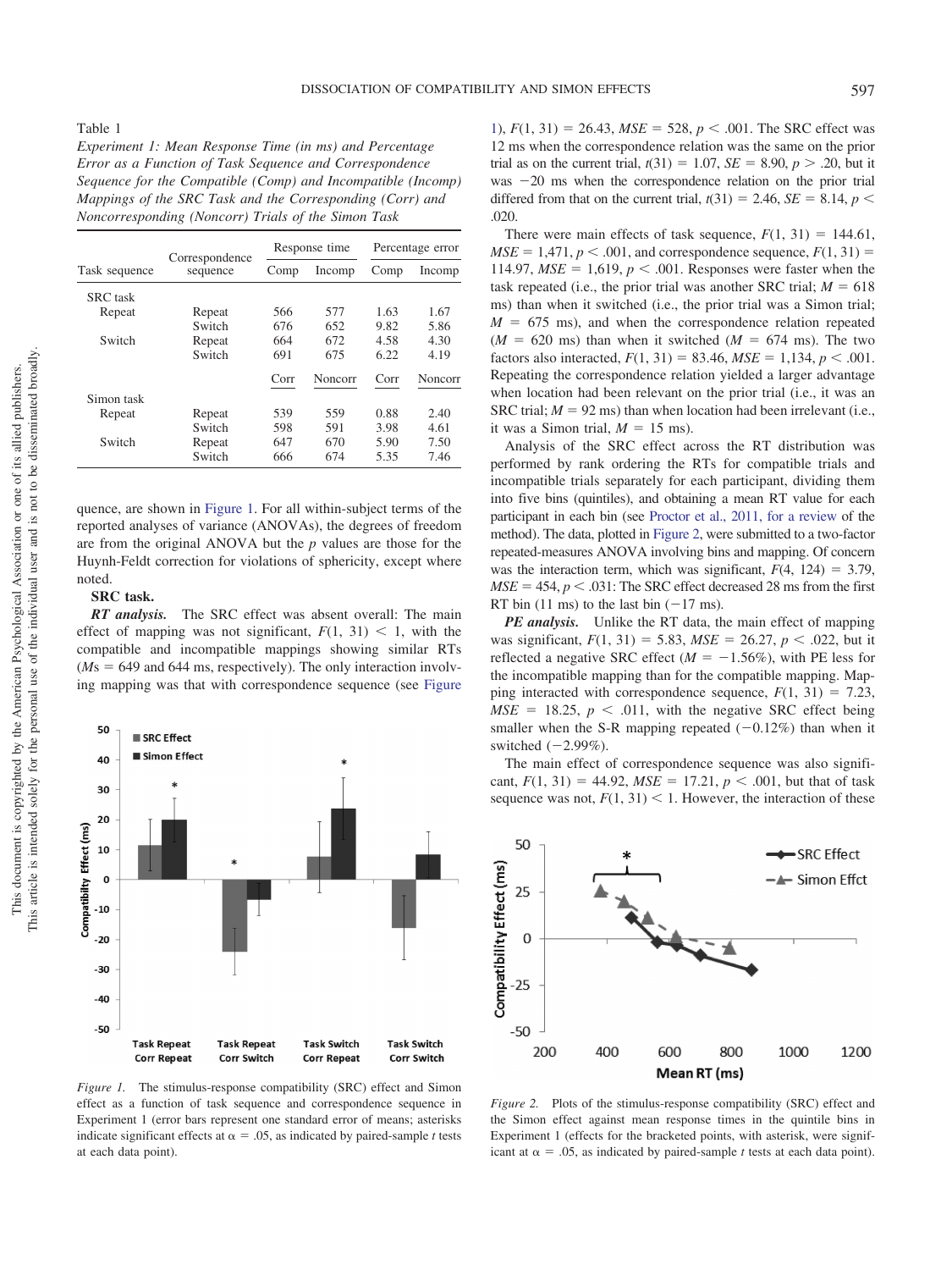two factors was significant,  $F(1, 31) = 22.45$ ,  $MSE = 20.93$ ,  $p <$ .001. As with RT, the advantage of repeating the correspondence relation was larger when the previous trial was of the SRC task  $(M = 6.19\%)$  than when it was of the Simon task  $(M = 0.77\%)$ . **Simon task.**

*RT analysis.* There was a main effect of correspondence, *F*(1,  $31) = 5.39$ ,  $MSE = 1525$ ,  $p < .027$ , indicating an overall 11-ms Simon effect, and correspondence interacted with correspondence sequence,  $F(1, 31) = 6.35$ ,  $MSE = 1113$ ,  $p < .017$ . The Simon effect was 22 ms when the correspondence relation repeated and 1 ms when it switched (see [Figure 1\)](#page-4-1).

The main effects of task sequence,  $F(1, 31) = 85.70$ ,  $MSE =$ 6,381,  $p < .001$ , and correspondence sequence,  $F(1, 31) = 61.85$ ,  $MSE = 860$ ,  $p < .001$ , were significant, and the two variables interacted,  $F(1, 31) = 32.97$ ,  $MSE = 563$ ,  $p < .001$ . As for the SRC task, RT was shorter when the task repeated  $(M = 572 \text{ ms})$ than when it switched ( $M = 664$  ms), and when the correspondence relation repeated ( $M = 604$  ms) than when it switched ( $M =$ 633 ms). The advantage of repeating rather than switching the correspondence relation was larger when the previous trial was a Simon trial ( $M = 46$  ms) than when it was an SRC trial ( $M =$ 12 ms).

Because RT data for the Simon task are often analyzed as a function of correspondence on the prior trial, correspondence on the current trial, and task sequence, we conducted an additional sequential analysis of this type. For it, the three-way interaction among all factors was significant,  $F(1, 31) = 32.97$ ,  $MSE = 563$ ,  $p < .001$ . When the task switched (i.e., the prior trial was from the SRC task), the Simon effect was 28 ms if the current trial followed a compatible-mapping trial and 4 ms if it followed an incompatible-mapping trial, consistent with the suppression account. When the task repeated (i.e., the prior trial was from the Simon task), this result pattern was amplified: The Simon effect was 53 ms if the prior trial was corresponding and  $-39$  ms if it was noncorresponding. This reversal seems contrary to an account solely in terms of the direct route being reactively inhibited after a trial for which there is response conflict.

An RT distribution analysis of the Simon effect similar to that for the SRC effect showed a Bin  $\times$  Correspondence interaction (see [Figure 2\)](#page-4-2),  $F(4, 124) = 11.63$ ,  $MSE = 223$ ,  $p < .001$ . The Simon effect decreased by 31 ms from the first RT bin (26 ms) to the last bin  $(-5 \text{ ms})$ .

*PE analysis.* There was a main effect of correspondence, *F*(1,  $31$ ) = 6.50,  $MSE = 26.85$ ,  $p < .016$ . The Simon effect was 1.65%. The main effect of task sequence was also significant,  $F(1, 31) =$ 31.43,  $MSE = 37.22$ ,  $p < .001$ , and that variable interacted with correspondence sequence,  $F(1, 31) = 4.60$ ,  $MSE = 16.29$ ,  $p <$ .040. PE was less when the task repeated  $(M = 2.28\%)$  than when it switched  $(M = 6.56\%)$ , and the advantage of repeating the correspondence relation was 1.87% when the previous trial was also a Simon trial and  $-0.29\%$  when it was an SRC trial.

#### **Discussion**

The RT data showed no overall benefit for the compatible mapping over the incompatible mapping in the SRC task, with the PE data in fact showing a significant cost. This result is in agreement with prior findings that the SRC effect is eliminated under conditions in which tasks or mappings are mixed. In contrast, the Simon effect was significant in both the RT and PE data. We compared the Simon effect's size of 11 ms and 1.65% to that of a control group of 24 participants who performed only the Simon task. Their data showed a similar-sized Simon effect of 15 ms  $(Ms = 419$  and 433 ms for the corresponding and noncorresponding trials, respectively) and  $1.02\%$  ( $Ms = 3.52\%$  and  $4.54\%$ , respectively). $<sup>1</sup>$ </sup>

That the Simon effect occurred when compatible and incompatible mappings for the SRC task were equally frequent, and therefore should not have produced any bias in short-term S-R associations toward either spatial relation, implies that the long-term associations of the direct route continue to activate the spatially compatible responses in mixed conditions. Consistent with this interpretation, the Simon effect showed its largest value of 26 ms at the first of five RT bins and then decreased to a slightly negative value at the last bin. Although the initial value of the SRC effect was only 11 ms, it too decreased to a similar extent across the RT distribution (becoming negative; see [Figure 2\)](#page-4-2), as [Vu and Proctor](#page-16-11) [\(2011\)](#page-16-11) found when all trials were from the SRC task and only the mappings were mixed. This pattern suggests that the direct route may also be influencing performance of the SRC task and that the main impact of mixing is to prevent application of the compatible rule in the indirect response-activation route (e.g., [De Jong,](#page-15-17) [1995\)](#page-15-17).

Sequential analyses showed overall benefits for repetition of the task and of the correspondence relation, with the shortest RTs for the SRC and Simon tasks occurring when both types of repetition were present. Although there was no overall SRC effect in the RT data (and a negative one in the PE data), the SRC effect was more positive for trials on which the correspondence relation from the prior trial repeated than for those on which it switched, a pattern similar to that reported for mixed mapping versions of the SRC task (e.g., [Shaffer, 1965;](#page-16-9) [Vu & Proctor, 2011\)](#page-16-11). Likewise, the Simon effect was evident when the prior trial had the same correspondence relation as the current trial and absent when it did not. The influence of correspondence sequence on the SRC and Simon effects did not interact with whether the task repeated or switched, possibly because the conflict control mechanisms in each case involve the same spatial domain (e.g., [Egner, 2008\)](#page-15-18). Also, the Simon effect showed the usual pattern of being evident only when the prior trial was corresponding. The disparity in Simon effect size was larger when the prior trial was also from the Simon task, with a negative Simon effect being apparent when the

<sup>&</sup>lt;sup>1</sup> Because all trials in the control condition were 'task-repeat' trials, we also compared the control condition to the task-repeat trials of the Simon task in Experiment 1, by submitting RT and PE to ANOVAs as a function of Correspondence, Correspondence Sequence, and Group. Significant effects involving the Group variable were its main effect,  $F(1, 54) = 70.82$ ,  $MSE = 16,529, p < .001,$  and  $F(1, 54) = 9.41, MSE = 17.89, p < .003,$ for RT and PE, respectively, and the Correspondence Sequence  $\times$  Group interaction,  $F(1, 54) = 7.64$ ,  $MSE = 473$ ,  $p < .008$ , and  $F(1, 54) = 8.59$ ,  $MSE = 5.27$ ,  $p < .005$ , for RT and PE, respectively. Responses were generally faster but less accurate for the control group ( $M = 426$  ms, 4.03%) than for the task-repeat trials of Experiment 1 ( $M = 572$  ms, 2.28%). The advantage of mapping repetition was larger for the task-repeat trials of Experiment 1 ( $M = 46$  ms) than for the control group ( $M = 30$  ms) for the RT data, but smaller for the former condition ( $M = 1.87\%$ ) than for the latter  $(M = 3.69\%)$  for the PE data. Most important, there was no Correspondence  $\times$  Group interaction in RT,  $F(1, 54) = 1.74$ ,  $MSE = 487$ , or PE,  $F(1, 54) < 1$ ,  $MSE = 12.86$ .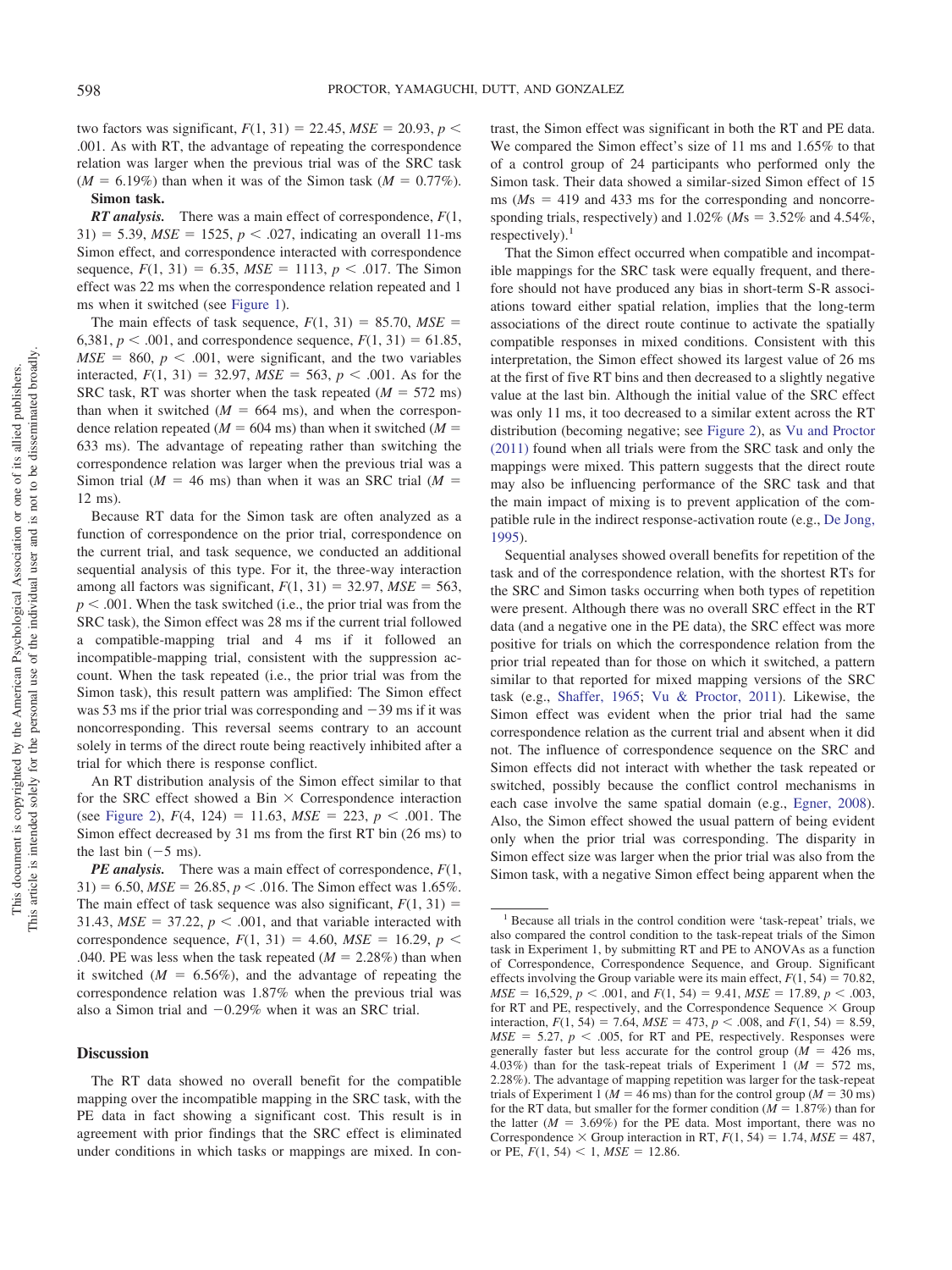prior trial had a noncorresponding relation. This reversal argues against a reactive inhibition account of the sequential effects, implicating instead a bias to follow a noncorresponding response to stimulus color with another noncorresponding response.

#### **Experiment 2**

Manipulations of the percentages of trials are often used to bias participants' attention (e.g., [He, Fan, Zhou, & Chen, 2004\)](#page-15-19) and response preparation (e.g., [Moresi, Adam, Rijcken, & Van Gerven,](#page-15-20) [2008\)](#page-15-20). The idea is that participants will be biased to prepare for the predominant relation rather than the alternative one. In Experiment 2, therefore, we directed participants' expectancies toward the SRC task or the Simon task by having one task performed on 80% of the trials and the other on only 20%. When the SRC task occurs on 80% of the trials, participants should expect stimulus location to be relevant, much like in the studies of mixed compatible and incompatible mappings in which location is relevant on all trials. Consequently, no SRC effect is expected in the 80% SRC condition. If this absence of SRC effect is a result of suppression of the direct route, then the Simon effect should also be absent on the 20% of trials that are the Simon task. The logic for this prediction is similar to that of Experiment 1, but the present condition provides a stronger test of the suppression hypothesis because of the prevalence of the SRC trials.

When the Simon task occurs on 80% of the trials, participants should prepare for color to be relevant and stimulus location irrelevant, much as for a pure Simon task in which stimulus color is relevant on all trials. Thus, there should be less or no suppression of the direct response-activation route, and performance should be better when the irrelevant stimulus location corresponds with the response, that is, a Simon effect should be obtained. If the direct route is not suppressed in this case, and such suppression contributes to elimination of the SRC effect under mixed-task conditions, then the SRC effect should reappear as well.

# **Method**

Participants. Forty-eight new students (mostly-Simon group: 15 males and 9 females; mostly-SRC group: 17 males and 7 females) from the same pool as in Experiment 1 participated.

**Apparatus, stimuli, and procedure.** The apparatus consisted of a 19-in. LCD computer monitor, and the experiment was controlled by the same computer program as in the preceding experiment. Stimuli were identical with those used in Experiment 1. The procedure also followed closely that of Experiment 1. All participants performed the practice phase in the same way as in Experiment 1, for which the Simon and SRC trials occurred equally often. In the test phase of the present experiment, however, the frequency of trials was manipulated. For half the participants (mostly-SRC group), 80% of trials were those of the SRC task (where the compatible- and incompatible-mapping trials occurred equally often), and 20% of trials were those of the Simon task. For the other half (mostly-Simon group), 80% of trials were those of the Simon task, and the remaining 20% were those of the SRC task. The instructions were similar to those of Experiment 1 and did not specify that there would be unequal percentages of each trial type. As shown in the second paragraph that follows, though, participants traded off performance on the respective tasks in a manner in accord with their relative frequencies.

# **Results**

Trials were filtered in the same manner as in Experiment 1, which excluded 4.53% of the trials. Mean RT for correct responses and PE were computed for the SRC and Simon tasks as a function of the same factors as in Experiment 1, with group (mostly-SRC, mostly-Simon) as an additional factor (see [Table 2\)](#page-7-0). The SRC and Simon effects are summarized in [Figure 3.](#page-7-1)

An initial test was done to validate that participants traded off performance on the two tasks in accord with the percentage manipulation. For this test, mean RT and PE were calculated for each participant for each of the two tasks, and task (SRC; Simon) was entered as a variable along with group in a two-factor ANOVA. The Task  $\times$  Group interaction was significant for both measures,  $Fs(1, 46) = 15.23$  and 4.94,  $MSE = 1,842$  and 12.94,  $ps < .001$ and .035. For the mostly-Simon group, RT was 92 ms longer for the SRC task than for the Simon task ( $Ms = 728$  and 636 ms) and PE was  $2.0\%$  greater ( $Ms = 5.90\%$  and  $3.90\%$ ), whereas for the mostly-SRC group, these differences were 24 ms  $(Ms = 687$  and 663 ms for the SRC and Simon tasks) and  $-1.27\%$  (*Ms = 4.32%*) and 5.59%, respectively). Thus, the manipulation of relative frequencies of the respective tasks induced the intended tradeoff between the tasks.

#### **SRC task.**

*RT analysis.* In contrast to Experiment 1, the main effect of mapping was significant,  $F(1, 46) = 4.39$ ,  $MSE = 3,262$ ,  $p < .042$ , but its interaction with correspondence sequence was not,  $F(1, 46) = 2.86$ ,  $MSE = 1,211$ ,  $p = .10$ . The SRC effect was slightly negative overall ( $M = -12$  ms), showing a benefit for the incompatible mapping, with the reversal tending to be less when the correspondence relation on the current trial was the same as that on the previous trial ( $M = -6$  ms) than when it was different  $(M = -18 \text{ ms})$ . This pattern is qualitatively similar to that shown in Experiment 1 and is inconsistent with the prediction of the suppression account.

There were significant main effects of task sequence,  $F(1, 46) =$ 273.80,  $MSE = 2,330, p < .001$ , and correspondence sequence,  $F(1, 46) = 59.51$ ,  $MSE = 1,524$ ,  $p < .001$ , and the two factors interacted,  $F(1, 46) = 63.62$ ,  $MSE = 1,363$ ,  $p < .001$ . These results were similar to those of Experiment 1, with the advantage of repeating a corresponding or noncorresponding spatial relation being larger when the previous trial was an SRC trial  $(M = 61 \text{ ms})$ than when it was a Simon trial  $(M = 1 \text{ ms})$ . Of note, no interaction involving group was significant.

An RT distribution analysis like that performed in Experiment 1 (see [Figure 4\)](#page-8-0), but with group as an additional between-subjects factor, showed marginally significant interactions of Bin  $\times$  Compatibility and of those two variables with group,  $F<sub>S</sub>(4, 184) = 2.38$ and 2.68,  $MSE = 411$ ,  $ps = .053$  and .033 with sphericity assumed and .096 and .072 with the Huynh-Feldt adjustment. The SRC effect tended to become more negative across the RT distribution, with the change being greater for the mostly-SRC group (SRC effects of 5,  $-2$ ,  $-8$ ,  $-16$ , and  $-26$  ms across the five RT bins) than for the mostly-Simon group (SRC effects of  $-8$ ,  $-12$ ,  $-15$ ,  $-15$ , and  $-5$  ms).

*PE analysis.* Mapping again showed a main effect, *F*(1,  $46) = 6.92$ ,  $MSE = 58.59$ ,  $p < .012$ , and there was an inter-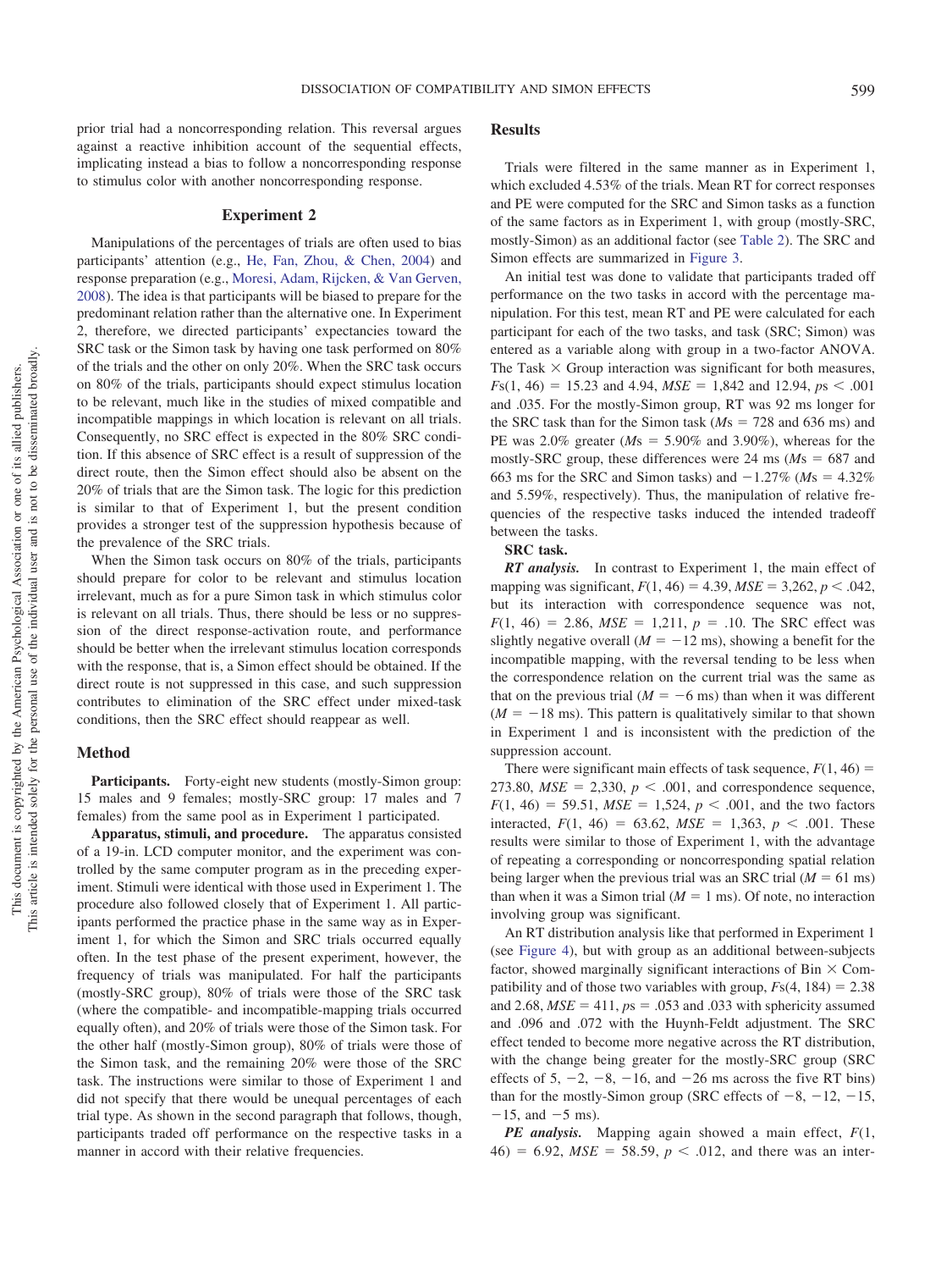# <span id="page-7-0"></span>Table 2

*Experiment 2: Mean Response Time (in ms) and Percentage Error of the Mostly-Simon and Mostly-SRC Groups as a Function of Task Sequence and Correspondence Sequence for the Compatible (Comp) and Incompatible (Incomp) Mappings of the SRC Task and the Corresponding (Corr) and Noncorresponding (Noncorr) Trials of the Simon Task*

|                    | Correspondence sequence |      | Response time | Percentage error |         |
|--------------------|-------------------------|------|---------------|------------------|---------|
| Task sequence      |                         | Comp | Incomp        | Comp             | Incomp  |
| <b>SRC</b> task    |                         |      |               |                  |         |
| Mostly-Simon group |                         |      |               |                  |         |
| Repeat             | Repeat                  | 662  | 663           | 9.14             | 6.55    |
|                    | Switch                  | 729  | 704           | 5.02             | 6.60    |
| Switch             | Repeat                  | 771  | 768           | 11.04            | 4.91    |
|                    | Switch                  | 766  | 758           | 2.75             | 1.18    |
| Mostly-SRC group   |                         |      |               |                  |         |
| Repeat             | Repeat                  | 608  | 612           | 7.07             | 2.70    |
|                    | Switch                  | 686  | 669           | 6.42             | 3.92    |
| Switch             | Repeat                  | 740  | 713           | 5.81             | 5.31    |
|                    | Switch                  | 747  | 723           | 1.86             | 1.51    |
|                    |                         | Corr | Noncorr       | Corr             | Noncorr |
| Simon task         |                         |      |               |                  |         |
| Mostly-Simon group |                         |      |               |                  |         |
| Repeat             | Repeat                  | 529  | 557           | 4.76             | 7.11    |
|                    | Switch                  | 579  | 588           | 5.30             | 5.40    |
| Switch             | Repeat                  | 699  | 722           | 3.30             | 2.91    |
|                    | Switch                  | 694  | 717           | 0.93             | 1.49    |
| Mostly-SRC group   |                         |      |               |                  |         |
| Repeat             | Repeat                  | 576  | 606           | 4.74             | 11.76   |
|                    | Switch                  | 633  | 625           | 7.57             | 7.01    |
| Switch             | Repeat                  | 699  | 732           | 4.12             | 5.79    |
|                    | Switch                  | 715  | 722           | 0.62             | 3.07    |

action of Mapping  $\times$  Correspondence Sequence,  $F(1, 46)$  = 5.26,  $MSE = 33.02$ ,  $p < .026$ . The SRC effect was negative, being  $-3.40\%$  when the S-R mapping repeated and  $-0.71\%$ when the mapping switched. For PE, there was a significant effect involving group, the three-way interaction of that factor with mapping and task sequence,  $F(1, 46) = 10.51$ ,  $MSE =$ 23.00,  $p < .002$ . For the mostly-Simon group, the SRC effect

was  $-0.51\%$  when the previous trial was a Simon trial and  $-3.85\%$  when it was an SRC trial. For the mostly-SRC group, the SRC effect was-3.44% when the previous trial was an SRC trial and  $-0.43\%$  when it was a Simon trial. In other words, the negative SRC effect for PE was larger when the previous trial was of the most frequent task than when it was of the less frequent task.



<span id="page-7-1"></span>*Figure 3.* The stimulus-response compatibility (SRC) effect and the Simon effect as a function of task sequence and correspondence sequence for the mostly-Simon and mostly-SRC groups in Experiment 2 (error bars represent one standard error of means; asterisks indicate significant effects at  $\alpha = .05$ , as indicated by paired-sample *t* tests at each data point).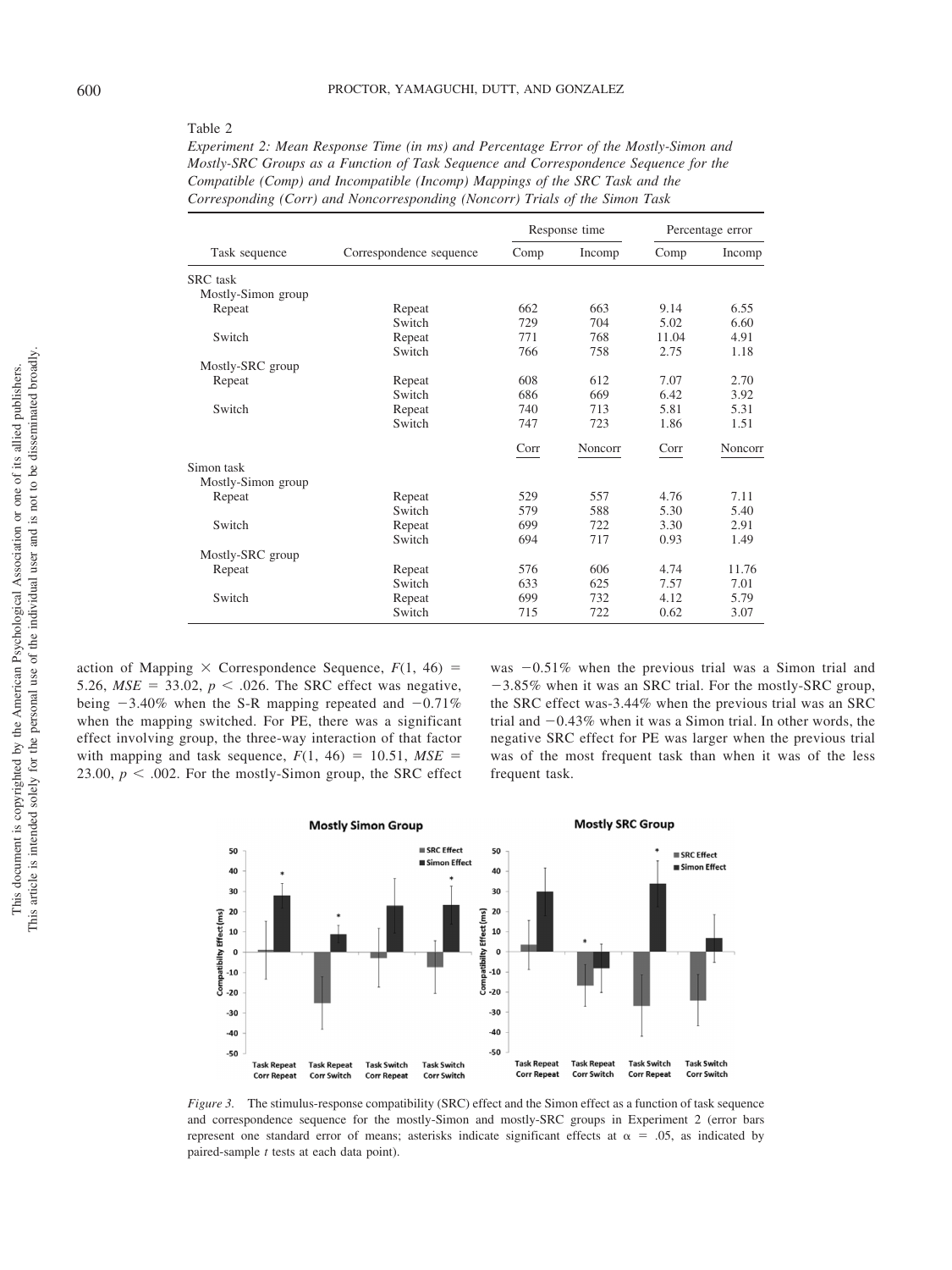

<span id="page-8-0"></span>*Figure 4.* Plots of the stimulus-response compatibility (SRC) effect and the Simon effect against mean response times in the quintile bins in Experiment 2 (effects for the bracketed points, with asterisks, were significant at  $\alpha = .05$ , as indicated by paired-sample *t* tests at each data point).

Otherwise, there were main effects of task sequence,  $F(1, 46)$  = 4.76,  $MSE = 53.60$ ,  $p < .034$ , and correspondence sequence,  $F(1, 46) = 20.07$ ,  $MSE = 40.46$ ,  $p < .001$ , and they interacted,  $F(1, 46) = 20.62$ ,  $MSE = 19.31$ ,  $p < .001$ . Again, these results were similar to those of Experiment 1 and, as for RT, the benefit of repeating the correspondence relation was larger when the prior trial was an SRC trial  $(M = 4.94\%)$  than when it was a Simon trial  $(M = 0.87\%)$ .

#### **Simon task**

*RT analysis.* There was a main effect of correspondence, *F*(1,  $46) = 14.42$ ,  $MSE = 2,184$ ,  $p < .001$ , and that variable interacted with correspondence sequence,  $F(1, 46) = 8.10$ ,  $MSE = 1,294$ ,  $p < .007$ . The Simon effect was 29 ms when the correspondence relation repeated and 8 ms when it switched, averaging 18 ms (see [Figure 3\)](#page-7-1).

The main effects of task sequence,  $F(1, 46) = 219.21$ ,  $MSE =$ 6,932,  $p < .001$ , and correspondence sequence,  $F(1, 46) = 29.67$ ,  $MSE = 1,185, p < .001$ , were significant, as was their interaction,  $F(1, 46) = 39.34$ , *MSE* = 993,  $p < .001$ . Again, the advantage of repeating the correspondence relation was larger when the previous trial was a Simon trial  $(M = 39 \text{ ms})$  than when it was an SRC trial  $(M = -1$  ms). In addition, task sequence interacted with group,  $F(1, 46) = 4.91$ ,  $MSE = 6.932$ ,  $p < .032$ : The cost of switching tasks was larger for the mostly-Simon group  $(M = 145)$ ms) than for the mostly-SRC group ( $M = 107$  ms). Group did not enter into any significant effect involving correspondence or correspondence sequence.

As in Experiment 1, we also analyzed the RT data for the Simon task as a function of correspondence on the prior trial, correspondence on the current trial, and task sequence, adding the variable of group. The three-way interaction of prior correspondence, current correspondence, and task sequence was again significant, *F*(1,  $46) = 39.34$ ,  $MSE = 993$ ,  $p < .001$ , but those variables did not enter into a four-way interaction with group,  $F(1, 46) < 1$ . When the task switched, the Simon effect was 21 ms after a compatiblemapping trial and 23 ms after an incompatible-mapping trial. In contrast, when the task repeated, the Simon effect was 54 ms after a spatially corresponding trial compared with  $-25$  ms after a noncorresponding trial.

The RT distribution analysis (see [Figure 4\)](#page-8-0) showed a Bin  $\times$ Correspondence interaction,  $F(4, 184) = 7.86$ ,  $MSE = 517$ ,  $p <$ .002, but no three-way interaction with group,  $F(4, 184) = 1.38$ ,  $p = .255$ . The Simon effect decreased across the distribution, much as in Experiment 1, from 34 ms at the first RT bin to 2 ms at the last bin.

*PE analysis.* PE showed main effects of correspondence, *F*(1,  $46) = 6.49$ ,  $MSE = 40.18$ ,  $p < .014$ , correspondence sequence,  $F(1, 46) = 5.49$ ,  $MSE = 46.79$ ,  $p < .023$ , and task sequence,  $F(1, 46) = 5.49$ ,  $MSE = .023$  $46) = 37.30, \, MSE = 39.71, \, p \leq .001, \, \text{and these three factors}$ interacted,  $F(1, 46) = 7.62$ ,  $MSE = 26.25$ ,  $p < .008$ . When the task repeated, the Simon effect was 4.69% if the correspondence relation repeated and  $-0.24\%$  if it switched. When the task switched, the effect was 0.65% if the correspondence relation repeated and 1.50% if it switched. No other effects were significant.

# **Discussion**

The SRC effect was significantly negative in the present experiment, although the size was small. The normal advantage for the compatible mapping was absent not only when the SRC task predominated, as expected, but also when the Simon task predominated. This latter result is counter to the proactive suppression account because the direct route should not be suppressed when Simon trials predominate. The Simon effect again was apparent, and like the SRC effect, in the main ANOVA it did not enter significantly into any interaction with group for RT or PE. Moreover, the decrease in Simon effect across the RT distribution was similar for the mostly-SRC and mostly-Simon groups. That the Simon effect was equally apparent when SRC trials predominated, and the direct response-activation route should have been suppressed, again suggests that such proactive suppression was not occurring. The SRC effect also showed a negative slope across the RT distribution (although somewhat less so in the mostly-Simon group), which could be taken as another indication that the direct route was not suppressed. More generally, the results imply that the critical factor determining the overall SRC and Simon effects is mainly the task set defined by the location mappings for the SRC task and the color mappings for the Simon task, and not expectations about which task is more likely on a given trial.

As in Experiment 1, for both tasks, RT was shortest for trials on which the correspondence relation and task both repeated. Also, the Simon effect again was substantial after a correspondencerepeat trial and small after a correspondence-switch trial. This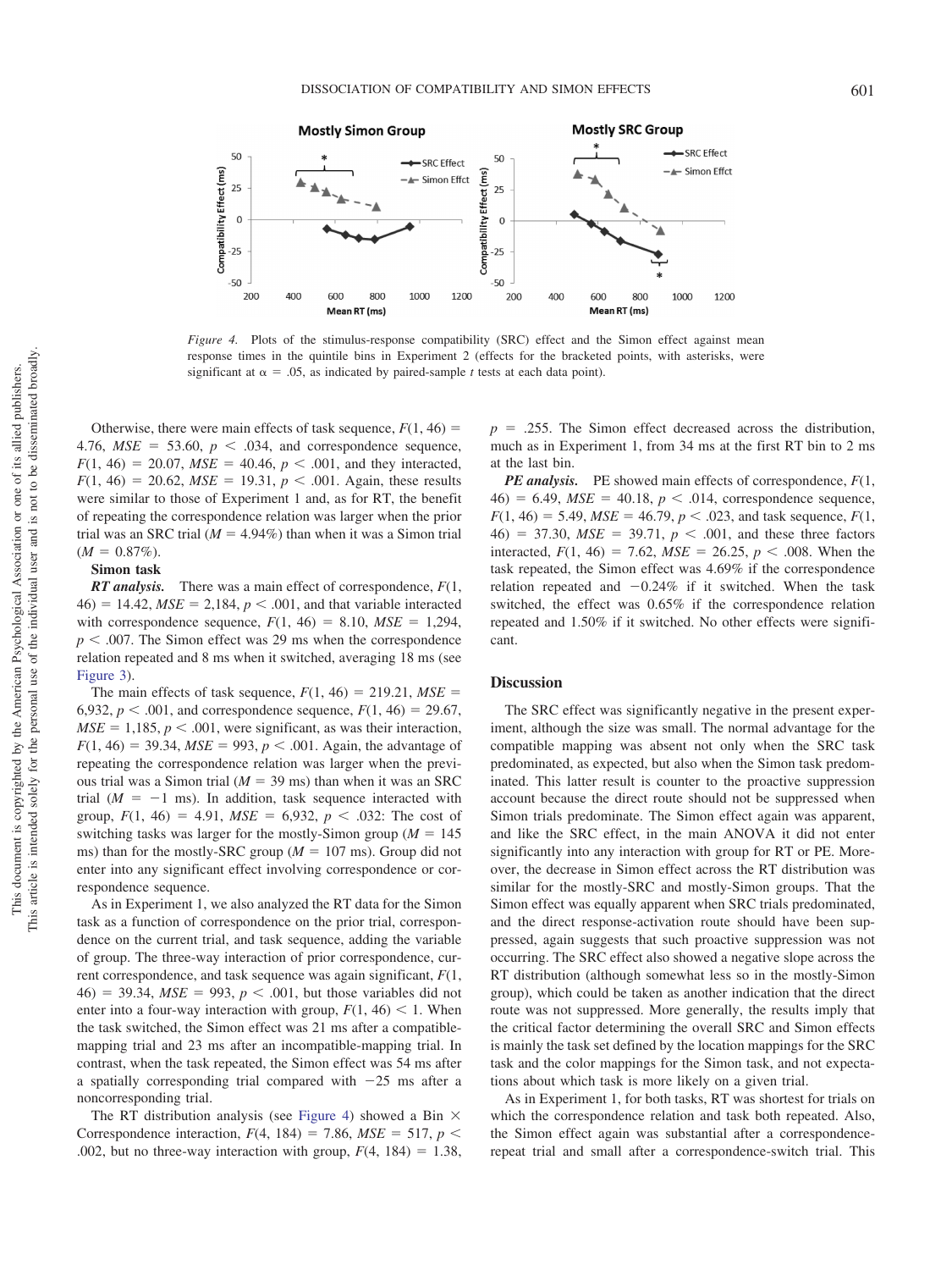pattern did not interact with task, as in Experiment 1, or with group, being similar regardless of whether most trials were from the SRC task or Simon task. The SRC task likewise showed the pattern of a less negative SRC effect after a correspondence-repeat trial than after a correspondence-switch trial, as in Experiment 1, although this interaction was significant only in the PE data. This pattern also did not depend on task or group. Thus, Experiment 2 provides additional evidence that the mechanism producing the sequential dependencies for the Simon and SRC effects is not influenced much by task set and expectancies.

#### **Experiment 3**

In Experiment 3, the percentages of trials for the SRC and Simon tasks were held equal at 50%, and the percentages of the compatible and incompatible mapping trials for the SRC task were varied. For one group, 80% of the SRC trials were compatible and 20% incompatible; for the other group the percentages were opposite. This manipulation introduces a bias in the location relation defined for the location-relevant trials rather than a bias in whether location or color will be relevant. This bias in location relation would be expected to yield an advantage for the compatible mapping when most SRC trials are compatible and an advantage for the incompatible mapping when most are incompatible. Any SRC effect beyond the influences of bias will be evident in the overall effect obtained by averaging across the two bias conditions.

What impact the mapping-bias manipulation would have on the Simon effect was of more interest. If the bias toward making the corresponding response on SRC trials is a result of the short-term location associations being stronger for the predominant relation than for the subordinate one, then a pattern of influence on the Simon effect similar to that on the SRC effect should occur: The Simon effect should be positive when compatible SRC trials predominate and negative when incompatible trials predominate. However, if the influence of mapping bias on the SRC task is not on the strength of the short-term location associations, then a Simon effect should be similarly evident when either compatible or incompatible SRC trials predominate because, being of similar strength, the influences of the compatible and incompatible shortterm associations that must be maintained to perform the task should average out.

# **Method**

Participants. A new group of 48 undergraduate students (19) males and 5 females in the mostly compatible group; 19 males and 5 females in the mostly incompatible group) was recruited from the same participant pool as in the preceding experiments.

**Apparatus, stimuli, and procedure.** All aspects were identical to those of Experiment 2, except that the two tasks each occurred on 50% of the trials and the proportions of compatible and incompatible mapping trials of the SRC task were varied. For half the participants (mostly compatible group), 80% of the SRC trials were compatibly mapped and 20% were incompatibly mapped. For the other half (mostly incompatible group), the proportions were reversed. For the Simon task, the stimulus appeared equally often in a location that corresponded with that of the response and that did not correspond with it. Again, these relations were not stated in instructions, and the compatible and incompatible SRC trials appeared equally often during the practice phase.

# **Results**

Trials were filtered in the same way as in Experiments 1 and 2, excluding 3.42% of the trials. Mean RT for correct responses and PE for the SRC and Simon tasks were computed as a function of the same factors as in Experiment 2, but with group being mostly compatible or mostly incompatible (see [Table 3\)](#page-10-0). The SRC and Simon effects are also summarized in [Figure 5.](#page-11-0)

#### **SRC task.**

*RT analysis.* Mapping interacted with group,  $F(1, 46)$  = 78.31,  $MSE = 4,584$ ,  $p < .001$ , with the bias manipulation having the expected impact of creating a benefit for the compatible mapping for the mostly compatible group (40 ms) but a cost for the mostly incompatible group  $(-83 \text{ ms})$ . However, the main effect of mapping was also significant,  $F(1, 46) = 9.61$ ,  $MSE = 4,584$ ,  $p <$ .003, indicating an overall SRC effect of  $-22$  ms, that is, longer RT overall on compatible trials than on incompatible trials.

As in the prior experiments, there were main effects of task sequence,  $F(1, 46) = 109.01$ ,  $MSE = 2,068$ ,  $p < .001$ , and correspondence sequence,  $F(1, 46) = 272.74$ ,  $MSE = 1,653$ ,  $p <$ .001, and the two variables interacted,  $F(1, 46) = 247.74$ ,  $MSE =$ 1,524,  $p < .001$ . The advantage of repeating the correspondence relation was larger when the previous trial was an SRC trial (*M* 131 ms) than when it was a Simon trial  $(M = 6 \text{ ms})$ .

Group entered into several additional interactions, including a four-way interaction with the other three variables,  $F(1, 46) =$ 35.42,  $MSE = 1,023$ ,  $p < .001$ . Consequently, separate ANOVAs were performed for each group. For the mostly compatible group, all terms were significant,  $F(1, 23) > 15.80$ ,  $p < .001$ , except the two-way interaction of Task Sequence  $\times$  Mapping,  $F(1, 23)$  = 2.08,  $p = 0.162$ . When the task sequence repeated, there was a large benefit for the compatible mapping if the correspondence relation also repeated compared with a cost for the compatible mapping if the correspondence relation switched (see [Figure 5\)](#page-11-0). In contrast, when the task switched, the advantage for the compatible mapping was evident both when the correspondence relation repeated and when it switched. For the mostly incompatible group, all terms were significant,  $Fs(1, 23) > 7.61$ ,  $ps \le .011$ . In this case, when the task repeated, the negative SRC effect (advantage for incompatible mapping) was larger when the correspondence relation also repeated than when it switched (see [Figure 5\)](#page-11-0), whereas when the task switched, the negative SRC effect did not depend on whether the correspondence relation repeated or switched.

In the RT distribution analysis (see [Figure 6\)](#page-11-1), the only interaction involving bin was that of Bin  $\times$  Compatibility,  $F(4, 184) =$ 5.04,  $MSE = 473$ ,  $p < .013$ : The SRC effect became progressively more negative, mainly across the first three RT bins, being  $-1$ ,  $-17, -22, -24,$  and  $-25$  ms, respectively, when averaged across mapping emphasis groups.

*PE analysis.* There were main effects of correspondence sequence,  $F(1, 46) = 33.83$ ,  $MSE = 51.13$ ,  $p < .001$ , and mapping,  $F(1, 46) = 6.31$ ,  $MSE = 24.45$ ,  $p < .001$ , but not task sequence,  $F(1, 46) < 1$ ,  $MSE = 17.12$ . Task sequence interacted with group,  $F(1, 46) = 10.93$ ,  $MSE = 17.12$ ,  $p < .001$ , correspondence sequence,  $F(1, 46) = 26.53$ ,  $MSE = 22.41$ ,  $p <$ .001, and mapping,  $F(1, 46) = 8.27$ ,  $MSE = 17.72$ ,  $p < .001$ . However, because there was a four-way interaction of Mapping  $\times$  Correspondence Sequence  $\times$  Task Sequence  $\times$  Group,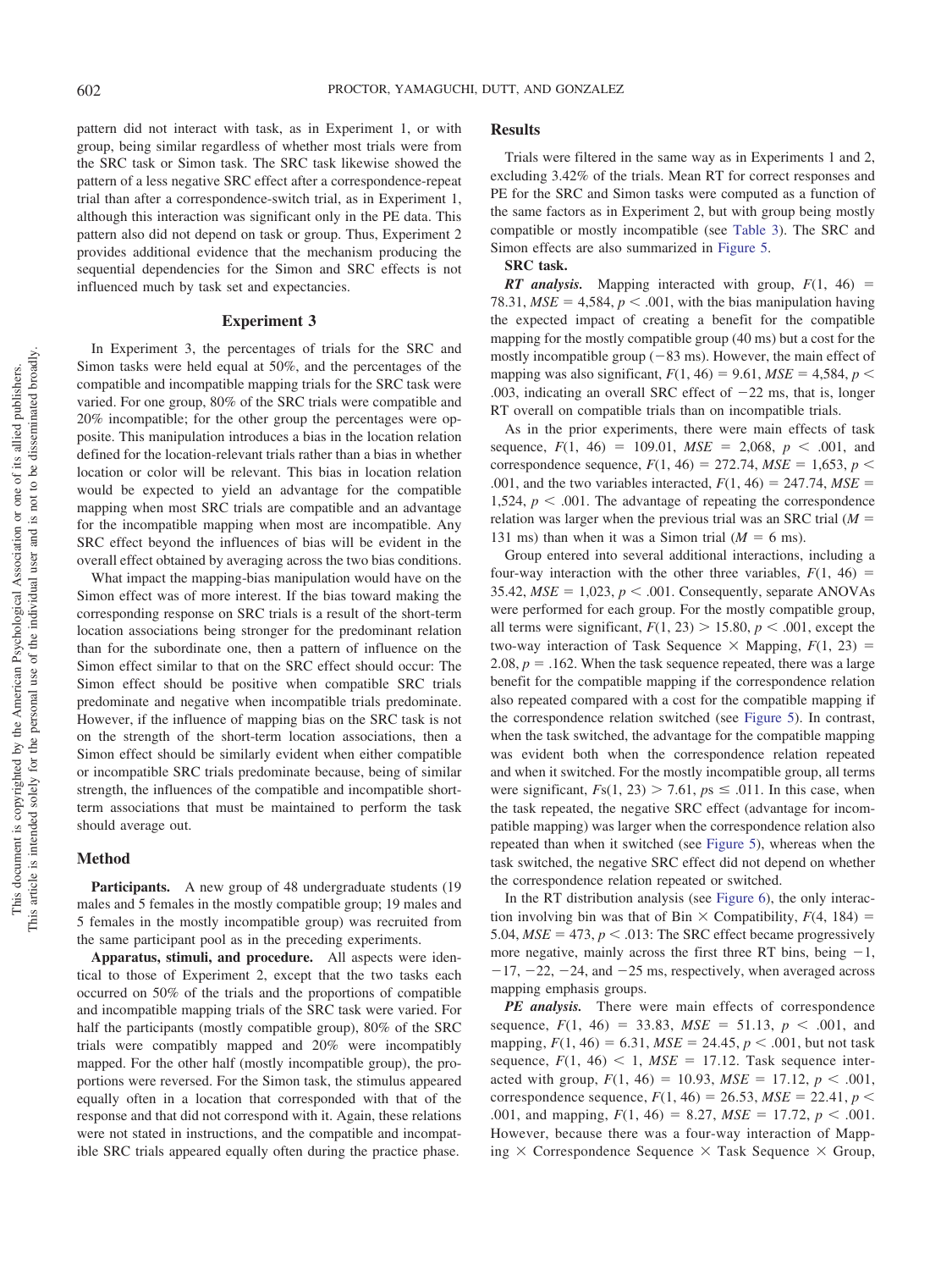#### <span id="page-10-0"></span>Table 3

*Experiment 3: Mean Response Time (in ms) and Percentage Error of the Mostly-Compatible and Mostly-Incompatible Groups as a Function of Task Sequence and Correspondence Sequence for the Compatible (Comp) and Incompatible (Incomp) Mappings of the SRC Task and the Corresponding (Corr) and Noncorresponding (Noncorr) Trials of the Simon Task*

|                           | Correspondence sequence | Response time |         | Percentage error |         |
|---------------------------|-------------------------|---------------|---------|------------------|---------|
| Task sequence             |                         | Comp          | Incomp  | Comp             | Incomp  |
| <b>SRC</b> task           |                         |               |         |                  |         |
| Mostly-Compatible group   |                         |               |         |                  |         |
| Repeat                    | Repeat                  | 534           | 619     | 0.56             | 1.50    |
|                           | Switch                  | 715           | 692     | 4.96             | 9.60    |
| Switch                    | Repeat                  | 654           | 712     | 1.80             | 2.97    |
|                           | Switch                  | 674           | 713     | 2.66             | 3.57    |
| Mostly-Incompatible group |                         |               |         |                  |         |
| Repeat                    | Repeat                  | 613           | 520     | 1.67             | 0.61    |
|                           | Switch                  | 718           | 686     | 7.70             | 3.06    |
| Switch                    | Repeat                  | 733           | 633     | 8.18             | 1.30    |
|                           | Switch                  | 737           | 631     | 7.17             | 1.94    |
|                           |                         | Corr          | Noncorr | Corr             | Noncorr |
| Simon task                |                         |               |         |                  |         |
| Mostly-Compatible group   |                         |               |         |                  |         |
| Repeat                    | Repeat                  | 577           | 621     | 0.83             | 1.38    |
|                           | Switch                  | 630           | 644     | 1.46             | 4.32    |
| Switch                    | Repeat                  | 683           | 712     | 4.04             | 3.58    |
|                           | Switch                  | 697           | 708     | 2.30             | 9.20    |
| Mostly-Incompatible group |                         |               |         |                  |         |
| Repeat                    | Repeat                  | 561           | 588     | 1.11             | 1.77    |
|                           | Switch                  | 613           | 619     | 2.32             | 3.62    |
| Switch                    | Repeat                  | 670           | 692     | 4.58             | 6.69    |
|                           | Switch                  | 676           | 715     | 4.98             | 8.77    |
|                           |                         |               |         |                  |         |

 $F(1, 46) = 7.79$ ,  $MSE = 16.27$ ,  $p < .008$ , we focus on separate analyses for each group.

For the mostly compatible group, all effects were significant,  $F(1, 23) > 6.17$ ,  $p < .025$ , except for those of Task Sequence  $\times$ Mapping,  $F(1, 23) = 2.12$ ,  $p = .159$ , Correspondence Sequence  $\times$ Mapping,  $F(1, 23) = 2.50$ ,  $p = .127$ , and the three-way interaction of those variables,  $F(1, 23) = 2.31$ ,  $p = .142$ . The only significant effect involving mapping was that the error rate was less overall when the mapping was compatible (2.50%) than when it was incompatible (4.41%). For the mostly incompatible group, the only nonsignificant effect was the Correspondence Sequence  $\times$  Mapping interaction,  $F(1, 23) < 1.00$ ; for the remaining terms, all  $Fs(1, 16)$  $(23) > 4.88$ ,  $p < .05$ . When the task repeated, the negative SRC effect was smaller if the correspondence relation repeated than if it switched (see [Table 3\)](#page-10-0); when the task switched, the SRC effect was larger if the correspondence relation repeated than if it switched.

# **Simon task.**

*RT analysis.* There were main effects of task sequence, *F*(1,  $46) = 144.70$ ,  $MSE = 5,089$ ,  $p < .001$ , correspondence sequence,  $F(1, 46) = 67.87, p < .001$ , and correspondence,  $F(1, 46) = 36.31$ ,  $MSE = 1,502$ ,  $p < .001$ . Correspondence sequence interacted with task sequence,  $F(1, 46) = 25.64$ ,  $MSE = 818$ ,  $p < .001$ , and correspondence,  $F(1, 46) = 6.33$ ,  $MSE = 653$ ,  $p < .015$ , and there was a three-way interaction of these factors,  $F(1, 46) = 7.20$ ,  $MSE = 531$ ,  $p < .010$ . When the task repeated, the Simon effect was larger if the spatial correspondence relation repeated  $(M = 36$ ms) than if it switched ( $M = 10$  ms); when the task switched, the

Simon effect was identical between these conditions  $(M = 25 \text{ ms})$ for both). The remaining significant effects were two three-way interactions. That of Correspondence  $\times$  Task Sequence  $\times$  Group,  $F(1, 46) = 4.85$ ,  $MSE = 670$ ,  $p < .033$ , reflects that the Simon effect tended to be larger when the task repeated than when it switched for the mostly compatible group (29 vs. 20 ms) but smaller for the mostly incompatible group (16.5 vs. 30.5 ms), although neither of these two-way interactions for each group was significant on its own,  $Fs(1, 23) = 1.70$  and 3.21,  $ps = .20$  and .087. The Correspondence  $\times$  Correspondence Sequence  $\times$  Group interaction,  $F(1, 46) = 4.36$ ,  $MSE = 653$ ,  $p < .042$ , is attributable to the Simon effect being larger when the correspondence relation repeated than when it switched for the mostly compatible group  $(36.5 \text{ vs. } 12.5 \text{ ms})$ ,  $F(1, 23) = 11.65$ ,  $p < .002$ , but not for the mostly incompatible group  $(24.5 \text{ vs. } 22.5 \text{ ms})$ ,  $F(1, 23) < 1.0$ .

Additional analysis in terms of correspondence on the preceding trial, correspondence on the current trial, task sequence, and group showed the three-way interaction of the variables other than group evident in Experiments 1 and 2,  $F(1, 46) =$  $25.64$ ,  $MSE = 818$ ,  $p < .001$ , but group did not enter into a four-way interaction with those variables,  $F(1, 46) < 1$ ,  $MSE =$ 818, as in Experiment 2. When the task switched, the Simon effect was 35 ms if the current trial followed a compatiblemapping trial and 15 ms if the current trial followed an incompatible-mapping trial. When the task repeated, the Simon effect was 62 ms if the current trial followed a spatially corresponding trial and  $-17$  ms if the current trial followed a noncorresponding trial.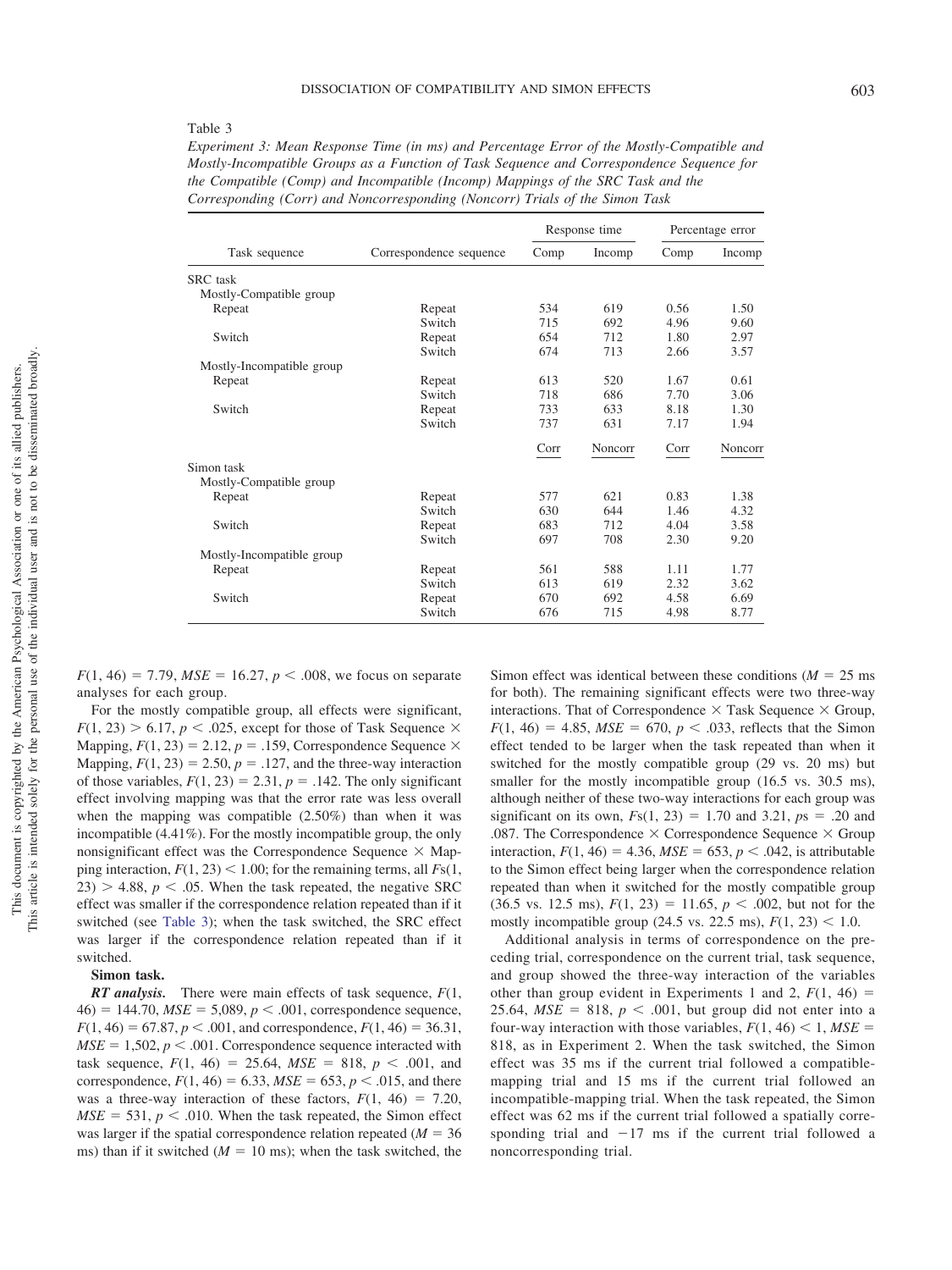

**Mostly Incompatible Group** 



<span id="page-11-0"></span>*Figure 5.* The stimulus-response compatibility (SRC) effect and the Simon effect as a function of task sequence and correspondence sequence for the mostly-compatible and mostly-incompatible groups in Experiment 3 (error bars represent one standard error of means; asterisks indicate significant effects at  $\alpha = .05$ , as indicated by paired-sample *t* tests at each data point).

The distributional analysis (see [Figure 6\)](#page-11-1) showed interactions of  $\text{Bin } \times \text{ compatibility and of those factors with group, } F_s(4, 184) =$ 15.60 and 5.26,  $MSE = 199$ ,  $ps < .001$  and .007. The Simon effect decreased across the RT distribution for the mostly compatible condition but less so for the mostly incompatible condition. Thus, although the mapping variable did not alter the total Simon effect, it did influence the distributional properties.

*PE analysis.* There were main effects of task sequence, *F*(1,  $46) = 61.54, MSE = 18.23, p < .001$ , correspondence sequence,  $F(1, 46) = 16.20$ ,  $MSE = 15.62$ ,  $p < .001$ , and correspondence,  $F(1, 46) = 16.78$ ,  $MSE = 28.00$ ,  $p < .001$ . Correspondence interacted with task sequence,  $F(1, 46) = 4.06$ ,  $MSE = 18.03$ ,  $p <$ .050, and correspondence sequence,  $F(1, 46) = 15.35$ ,  $MSE =$ 14.05,  $p < .001$ . There was also a significant interaction of Correspondence  $\times$  Correspondence Sequence  $\times$  Task Sequence,  $F(1, 46) = 4.20$ ,  $MSE = 13.35$ ,  $p < .046$ . When the task repeated, the Simon effect was 0.60% if the S-R correspondence relation repeated and 2.07% if it switched; when the task switched, the effect was 0.82% if the correspondence relation repeated and 5.35% if it switched. Thus, the Simon effect increased when the correspondence relation switched as compared with when it repeated, and the increase was larger when the task switched.

Lastly, the Correspondence  $\times$  Correspondence Sequence  $\times$ Group interaction was significant,  $F(1, 46) = 5.75$ ,  $MSE =$ 14.05,  $p < .021$ . For the mostly compatible group, all terms were significant,  $Fs(1, 23) > 11.65$ ,  $ps < .002$ , except the two-way interactions of Task Sequence with Correspondence and with Correspondence Sequence,  $Fs(1, 23) < 1.62$ ,  $ps > .25$ . The Simon effect was smaller if the correspondence relation repeated (0.04%) than if it switched (4.87%), but this difference was larger when the task switched than when it repeated. For the mostly incompatible group, all main effects,  $Fs(1, 23)$ 



<span id="page-11-1"></span>*Figure 6.* Plots of the stimulus-response compatibility (SRC) effect and the Simon effect against mean response times in the quintile bins in Experiment 3 (effects for the bracketed points, with asterisks, were significant at  $\alpha = .05$ , as indicated by paired-sample *t* tests at each data point).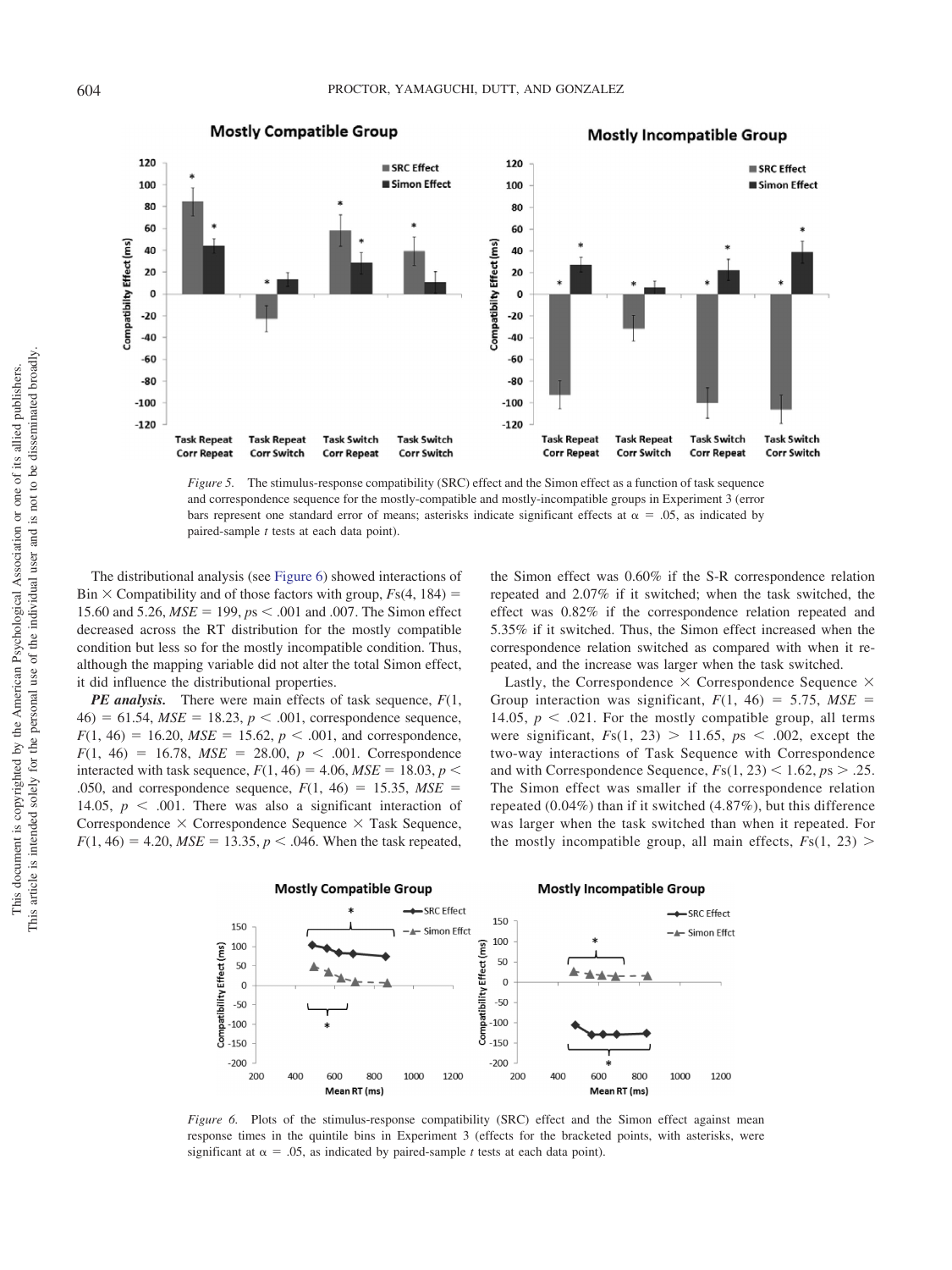$5.10, ps < .035$ , but no interactions were significant. The Simon effect of 1.94% did not vary across the correspondence sequence and task sequence conditions. Hence, the increase of the Simon effect for the correspondence-repeat trials was larger for the mostly compatible group than for the mostly incompatible group.

# **Discussion**

In this experiment, unlike Experiment 2, group had an influence on the SRC and Simon tasks. For the SRC task, the mostly incompatible group showed findings consistent with those of Experiments 1 and 2: The results showed a benefit for the incompatible mapping over the compatible mapping. In contrast, the mostly compatible group showed a benefit for the compatible mapping of smaller absolute size than that shown by the mostly incompatible group. That the SRC effect was negative overall, as it was in Experiment 2 and tended to be in Experiment 1, implies that the bias toward one mapping relation or the other was in addition to the factors that tend to produce a slightly negative SRC effect under unbiased conditions. In agreement with results obtained by [Vu and Proctor \(2011\)](#page-16-11) with mixed mappings of the SRC task, this biasing effect produced by making one mapping more frequent than the other also was independent of the factors responsible for the negatively sloped distribution function.

For the Simon task, the interaction of Group  $\times$  Correspondence was not significant. The mostly compatible and mostly incompatible groups showed positive Simon effects of similar magnitude. Thus, when the incompatible mapping predominated for the SRC task, causing an increased tendency to make the incompatible response for those trials, this bias did not have much influence on the overall performance of the Simon trials. This result is consistent with the implication that the bias introduced by making compatible or incompatible responses more likely in the SRC task does not influence the strength of the short-term location associations. If it did so, then the manipulation should have had a similar influence on the Simon effect. Although the overall Simon effect was not affected by the mapping bias for the SRC task, the distribution function was. The Simon effect was larger initially and showed a steeper negative slope for the mostly compatible group than for the mostly incompatible group, suggesting that quick responses were in part driven by the mapping bias whereas later ones were not.

Group entered into several higher order interactions for both the SRC task and Simon task, indicating that the sequential effect patterns for both tasks were different when the majority of SRC trials were compatible and when they were incompatible.

# **General Discussion**

# **Mean SRC and Simon Effects**

Several findings from the present experiments in which both tasks and mappings were mixed stand out. We first consider those from the SRC task. As demonstrated in Experiment 1, when the two mappings were equally likely, there was no benefit (and, in fact, a slight cost) for the compatible mapping compared with the incompatible mapping on trials for which stimulus location was relevant. This result is in accord with those obtained when the SRC task is performed on all trials, with only the two mappings mixed (e.g., [Vu & Proctor, 2004,](#page-16-10) [2011\)](#page-16-11), or when trials of the SRC task with one of the location mappings are intermixed with those from a Simon task for which stimulus location is irrelevant (e.g., [Proctor](#page-15-11) [& Vu, 2002b\)](#page-15-11). Thus, the typical advantage for the compatible mapping is also absent in the more complex situation in which both task and mapping decisions must be made.

Second, as demonstrated in Experiment 2, this result did not depend on the relative frequencies of trials for the two tasks. The absence of the SRC effect for trials on which stimulus location was relevant, obtained in Experiment 1 when 50% of the trials were from the SRC task, was replicated both when 80% of the trials were from the SRC task and when 20% of the trials were. This outcome makes sense because either mixed mappings or mixed tasks alone also yield no SRC effect, suggesting that it should not matter whether the majority of trial types are mixed mappings of the SRC task or mixed trials of the Simon task.

In contrast to the results of Experiment 2, manipulation of the percentages of compatible and incompatible SRC trials in Experiment 3 did influence the SRC effect. When 80% of the trials had a compatible mapping, responses with that mapping were faster than those with the incompatible mapping; the opposite occurred when trials with incompatible mapping were more frequent. This result is in agreement with those obtained when all trials are from the SRC task and the percentages of trials are biased toward one mapping or the other [\(Vu & Proctor, 2011\)](#page-16-11). Note, though, that averaged across the two bias conditions, the SRC effect was  $-22$ ms. That is, for this unbiased comparison, the incompatible mapping had a slight advantage of shorter RT overall, as it also tended to have in Experiments 1 and 2. Thus, overall, the typical advantage for the compatible spatial mapping effect was again absent, indicating that elimination of the SRC effect under conditions of mixed tasks and/or mappings is a robust phenomenon. The influence of the mapping frequency manipulation on the SRC effect in Experiment 3 appears to be attributable to a separate, intentional bias to respond in a manner consistent with the predominant mapping.

The absence of a positive overall SRC effect in all three experiments is consistent with the view that the long-term associations of the direct route are proactively suppressed when the compatible spatial mapping is applicable on only some trials. However, the negative slopes for the distribution functions for the SRC effect evident in the three experiments suggest that the long-term associations are still playing a role. Although [De Jong \(1995\)](#page-15-17) favored an explanation of the influence of mixed mappings on the SRC effect in terms of suppression of the direct route, he pointed out that an alternative is that application of the compatible-mapping rule in the indirect route is blocked. If this blocking makes it slightly easier to apply the "respond opposite" rule of the incompatible mapping, then the pattern of results for the SRC task can be explained by assuming that the "suppression" is of the indirect route and that the direct route still produces activation of the corresponding response, which then dissipates [\(Vu & Proctor,](#page-16-11) [2011\)](#page-16-11).

The results for the Simon task imply even more strongly that the long-term associations of the direct route are still producing activation of the corresponding response in mixed conditions. If proactive suppression were occurring, the Simon effect for the trials on which stimulus location is irrelevant should be absent as well.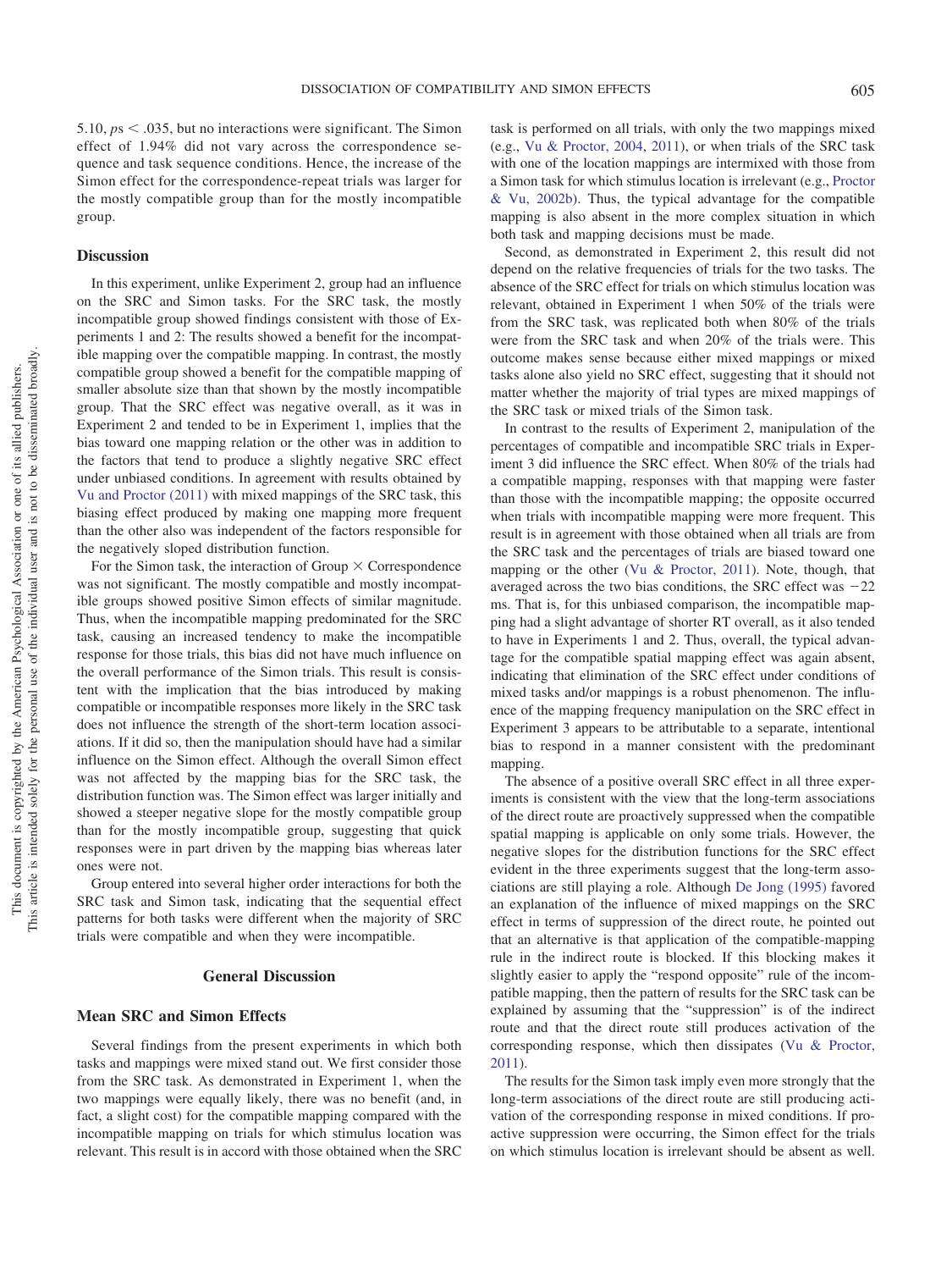But, Experiment 1 showed a Simon effect that did not differ in size from that of a control condition in which participants performed only the Simon task. The Simon effect in that experiment, as well as in Experiments 2 and 3, also showed the hallmark pattern of decreasing across the RT distribution (see [Proctor et al., 2011, for](#page-15-9) [a review\)](#page-15-9). These results imply that activation produced by the long-term associations of the direct route was continuing to affect performance, counter to the prevailing interpretation of the reversal of the Simon effect when the Simon-task trials are mixed with an SRC task for which the mapping for all trials is spatially incompatible (e.g., [Marble & Proctor, 2000\)](#page-15-13). That is, when the biasing effect of the incompatible mapping is "neutralized" by including trials with compatible mapping, the influence of the long-term associations becomes apparent once again.

This finding is similar in nature to one shown by [Miles and](#page-15-21) [Proctor \(2008\)](#page-15-21) for the impact of "implementation instructions" on the auditory Simon effect. When given an implementation instruction emphasizing a particular noncorresponding spatial relation, such as, "if you hear a low pitch tone on the left side, then press the right button especially fast," the Simon effect was eliminated. However, when in another set of trials an implementation instruction was given that emphasized a particular corresponding relation (e.g., "if you hear a low pitch tone on the right side, then press the right button especially fast"), and the data were averaged across the conditions that emphasized corresponding and noncorresponding relations, thus neutralizing the influences of the instructed relations, the Simon effect was evident in its normal size. Thus, as with implementation instructions, when all trials of the SRC task have incompatible mapping, the reversal of the Simon effect seems to occur by way of the noncorresponding short-term associations established for the SRC task, which produce effects that cover up the activation of the corresponding response being produced by the long-term associations. For comparisons in which the shortterm associations no longer bias a particular response, the contribution of the long-term associations is revealed.

The Simon effect also was uninfluenced in Experiment 2 by whether the SRC task made up 80% of the trials or the Simon task did. Given that the Simon effect was evident when the Simon task occurred on only 20% of the trials, it is not too surprising that it also was evident when the Simon task occurred on 80% of the trials, which is closer to the 100% value of the standard Simon task. More surprising is that in Experiment 3 the Simon effect was equally evident when 80% of the SRC trials had an incompatible spatial mapping as when only 20% did. Thus, although the Simon effect shows a large reversal when 100% of the mixed SRC trials have an incompatible mapping, no such reversal was obtained when 80% of the SRC trials were incompatible. This result suggests that the requirement to maintain the compatible mapping in working memory as part of the task set, even if that mapping is applied on only a small portion of trials, is sufficient to nullify the influence of the short-term associations of incompatible locations and reinstate the Simon effect. In other words, the relative strengths of the competing short-term S-R associations are not being influenced by the differences in relative frequency.

Although the dual-route conception offers a straightforward explanation of the dissociation between mean SRC and Simon effects in the present experiments, accounts in terms of stimulus and response coding cannot be ruled out entirely. With regard to

stimulus coding, trials for the SRC task included a stimulus (the horizontal or vertical mapping signal) at the center of the display that trials for the Simon task did not. This display difference could have allowed the position of the imperative stimulus to be coded on Simon trials but not on SRC trials. For example, from an attention-shifting perspective (e.g., [Rubichi et al., 1997\)](#page-16-3), an argument could be made that attention shifted to the imperative stimulus on Simon trials but remained focused at the center (or shifted back to it) on SRC trials, resulting in a left-right code for spatial position for the Simon task but not the SRC task. Several factors argue against such an account, though. First, when trials of the SRC task with compatible and incompatible mappings are mixed, the SRC effect is eliminated regardless of whether the mapping signal is a centered orientation stimulus [\(Shaffer, 1965\)](#page-16-9), as in the present study, or a color feature of the imperative stimulus (e.g., [Heister & Schroeder-Heister, 1994;](#page-15-10) [Yamaguchi & Proctor, 2006\)](#page-16-1). Second, because the SRC effect is eliminated when either mappings or tasks are mixed (and the signal is the color feature), the absence of effect when mappings and tasks together are mixed is a sensible outcome. Finally, the SRC effect tended to decrease across the RT distribution much like the Simon effect did (see, e.g., [Figure 2\)](#page-4-2), suggesting that for both trial types the stimulus location codes were producing direct response activation in a similar manner.

With regard to response coding, [Ansorge and Wühr \(2004\)](#page-15-4) have emphasized that Simon effects (and SRC effects, [Wühr, 2011\)](#page-16-15) arise "only when stimulus locations match the top-down selected spatial codes used to discriminate between alternative responses" (p. 365), which they call the response-discrimination account. According to this account, two conditions must be met for Simon and SRC effects to occur: "First, the stimulus-location code must enter WM [working memory]. Second, the WM representation of the S-R rules must include a response-location code" [\(Wühr &](#page-16-16) [Bieble, 2011, p. 444\)](#page-16-16). The use of left and right keypress responses in the present experiments satisfies the second condition, so any explanation of the results derived from the response-discrimination account must rely on the first condition, reduced "entry" (i.e., activation) of the stimulus-location code in working memory. Note that this restriction rules out response discrimination per se as the basis of the present results.

In separate studies of the Simon and SRC tasks, [Wühr and Biebl](#page-16-16) [\(2011\)](#page-16-16) and [Wühr \(2011\)](#page-16-15) showed that a high working memory load can eliminate or reduce the Simon and SRC effects. A verbal memory load of five consonants reduced both effects, whereas a visual memory load of four filled locations in matrix reduced the SRC effect but eliminated the Simon effect entirely. In extending the response-discrimination account to spatial SRC, Wühr noted that two sources of the effect could be assumed, S-R translation and S-R priming. He indicated that, on this account, "WM [working memory] load could modulate the spatial-mapping effect by interfering with S–R translation or by interfering with S–R priming" (p. 403), and concluded that his results were consistent only with the latter priming account. Lack of priming of the corresponding response attributable to high memory load could explain the absence of SRC effect in the current experiments, but the presence of the Simon effect in the present experiments indicates that the stimulus-location code was indeed "priming" the corresponding response. Thus, to maintain a memory load interpretation of the present data, an assumption would have to be made that stimulus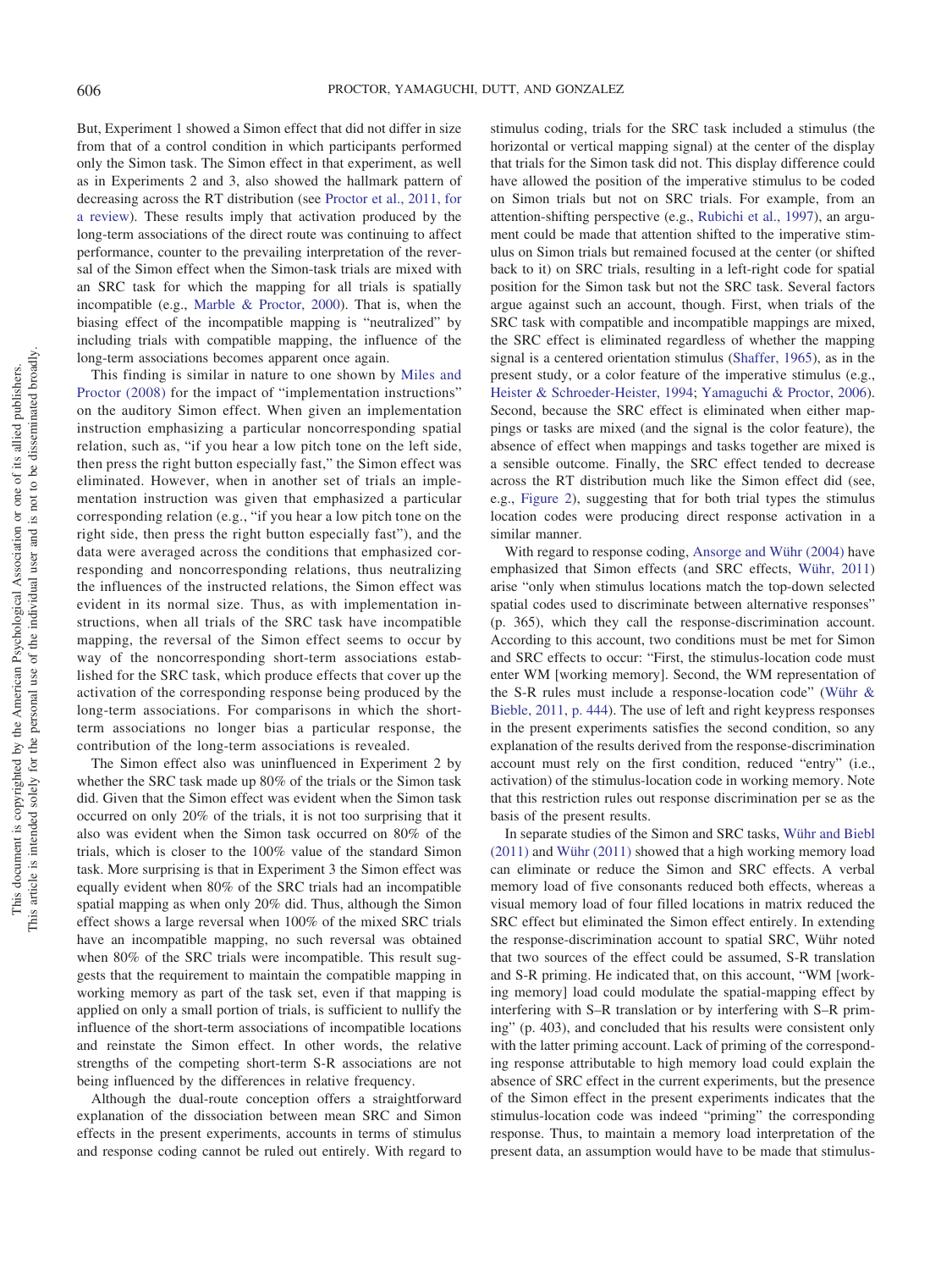location information was entering working memory and priming responses for trials on which it was irrelevant but not for trials on which it was relevant. Note that this enigma is the same as that encountered by the proactive suppression hypothesis, of which the load account is a variant.

# **Sequential Effects**

Trial sequences in all experiments were analyzed in terms of task-repetition/switch and correspondence-repetition/switch. In Experiments 1 and 2, the results were straightforward. Task repetition and correspondence repetition benefited RT, with the benefit being largest when both repeated. With regard to the SRC and Simon effects, though, the primary sequential factor was correspondence repetition/switch. Both effects were larger when the spatial correspondence from the previous trial repeated compared with when it switched, and this result did not depend on whether the task repeated or switched, or in Experiment 2, on which task, SRC or Simon, occurred on 80% of the trials. Thus, whatever mechanism underlies the sequential modulations of the SRC and Simon effects (e.g., reactive suppression of the direct route, priming or inhibition of an S-R mapping rule), this mechanism carried over between the two tasks. Nevertheless, the SRC effect was absent overall or considerably reduced in these experiments, and the sequential effects from the Simon trials had relatively minor impacts on the SRC trials.

The results of Experiment 3 were more complicated. For the SRC task, the absolute size of the SRC effect (positive for the mostly compatible group and negative for the mostly incompatible group) was larger when the correspondence relation repeated than when it switched, but mainly for trials on which the task also repeated. The sequential modulation of the Simon effect did not carry over much to the SRC trials, implying that there is priming of an S-R mapping specific to SRC trials. If reactive inhibition of the direct route were the cause of the sequential effect in the SRC trials, it should have transferred from the Simon trials to the SRC trials as well.

For the Simon task, the mostly compatible group showed results similar to those of Experiments 1 and 2: The Simon effect was larger when the correspondence relation repeated than when it switched, and this did not depend on whether the task repeated or switched, again suggesting a common mechanism underlying sequential effects in the two tasks. However, for the mostly incompatible group, task repetition/switch did matter: When the task repeated, the Simon effect was larger if the correspondence relation also repeated than if it switched; when the task switched, the influence of correspondence relation was larger if it also switched. Note that because 80% of the SRC trials for this group had incompatible mapping, the Simon trials were more likely to follow a trial with incompatible mapping than one with compatiblemapping when the task switched. Thus, the larger Simon effect after task switches can be attributed to the bias toward the incompatible mapping carrying over from the prior SRC trial. An implication is that the sequential modulations of the SRC and Simon effects involve different mechanisms. If the modulations of these effects were attributable solely to a common mechanism, the sequential effect should not depend on whether the prior task was the same or different from the current task. On the whole, it appeared that the sequential modulations could carry over from the

SRC trials to the Simon trials throughout the three experiments, and the modulations depended on whether the Simon trial followed a compatible or incompatible mapping trial. These outcomes are consistent with prior studies for which task-defined S-R mappings reversed the Simon effect (e.g., [Hedge & Marsh, 1975\)](#page-15-22). In contrast, the sequential modulations for the Simon trials had relatively little impact on the SRC trials. If sequential modulation of the Simon effect is attributable to reactive suppression of long-term associations, the suppression did not carry over to the SRC effect, indicating that the mechanism underlying the SRC effect is distinct from that underlying the Simon effect (or, automatic response activation). The results are consistent with the view that the SRC effect is attributable mainly to S-R translation of the indirect route (e.g., [Fitts & Deininger, 1954\)](#page-15-7).

In previous studies of the Simon task, effects of trial sequences on the Simon effect were analyzed according to whether the preceding trial was spatially corresponding or not (e.g., [Soetens et](#page-16-14) [al., 2010\)](#page-16-14), rather than whether the spatial relation repeated or not. A typical finding is that the Simon effect is reduced, and often absent, after a noncorresponding trial, which many researchers have attributed to the direct route being reactively inhibited. Analysis of the RT data in terms of correspondence of the preceding trial, correspondence of the current trial, and task sequence showed a similar three-way interaction in all experiments. For task-repeat trials, large positive Simon effects were obtained after trials for which the relation on the prior trial had been corresponding and large negative Simon effects after trials for which the previous relation had been noncorresponding. These differences were attenuated for task-switch trials, for which location had been relevant on the previous trial. In neither Experiment 2 nor 3 did this pattern interact with group, indicating that sequential changes of the Simon effect for trials on which the Simon task repeats are largely independent of the proportions of SRC and Simon trials and proportions of compatible and incompatible SRC mappings.

This sequential analysis also suggests that the correspondence in the preceding SRC trial influences the Simon effect in the current trial, consistent with the previous analysis. However, the influence of the prior S-R relation was larger when the preceding trial was from the Simon task. In fact, the Simon effect was consistently negative throughout the three experiments if the current trial followed a noncorresponding trial. Because suppression of the direct route can only eliminate the Simon effect, something more than reactive suppression of the direct route must be operating to reverse the effect, such as negative priming of a compatible response.

#### **Conclusion**

The main findings of the present study are as follows. (a) The SRC and Simon effects are dissociable; the SRC effect was absent overall throughout the three experiments, but the Simon effect was present. (b) The SRC and Simon effects were larger at short RT bins and decreased at longer RT bins, suggesting that the direct activation route is not suppressed but may be inhibited in a reactive fashion. This conclusion contradicts the proactive suppression account of the elimination of the SRC and Simon effects favored in prior studies in which tasks or mappings were mixed. (c) The SRC effect is influenced relatively little by the correspondence relation of a prior Simon-task trial, suggesting that the SRC effect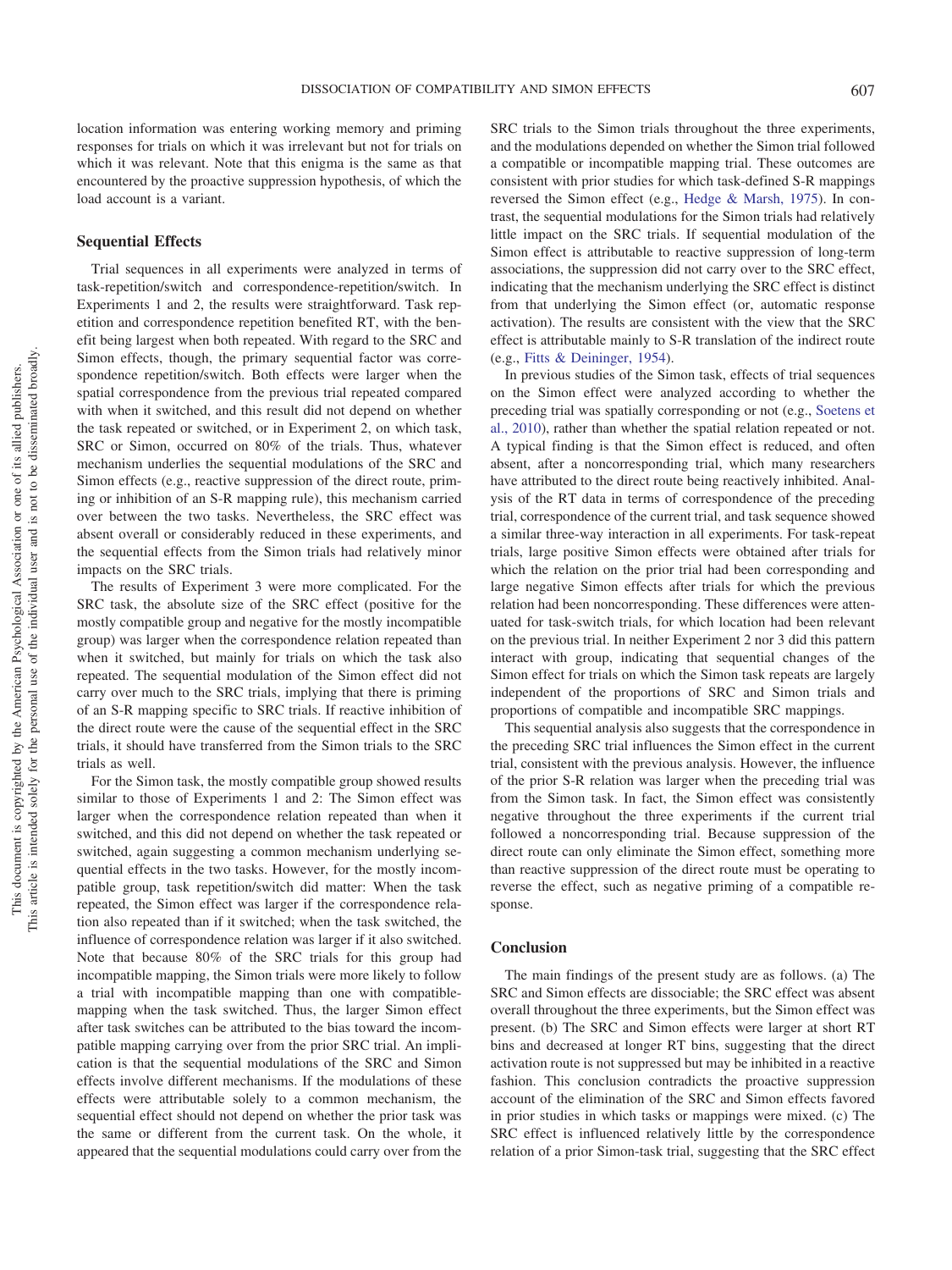involves more than long-term associations (e.g., bias of the compatible or incompatible mapping rules, or stronger short-term associations, which depends on the relative frequency of the mappings). (d) The Simon effect is modulated by the correspondence relation of a prior SRC trial, suggesting that the Simon and SRC effects have a process in common.

The presence of the Simon effect in the present experiments implies that the direct response-activation route is not suppressed proactively under mixed conditions but rather that the activation it produces may be inhibited reactively [\(Vu & Proctor, 2011\)](#page-16-11). The elimination of the Simon effect when Simon-task trials were mixed with incompatibly mapped SRC trials alone in other studies (e.g., [Marble & Proctor, 2000\)](#page-15-13) likely is a consequence of bias toward the spatially incompatible response in the intentional, indirect response-selection route.

The results of the sequential analysis are consistent with these conclusions. The SRC effect was modulated by the correspondence relation on the previous trial, but the modulation tended to be smaller or even absent when the previous trial was from the Simon task, suggesting that the sequential effect relies primarily on the bias of the S-R mapping (in the intentional route). In contrast, the influence of the correspondence relation from the previous trial fully propagated to the Simon effect, regardless of whether the prior trial was from the Simon or SRC task. This result suggests that sequential modulation of the SRC effect depends mainly on task-defined rules of the indirect, intentional routes but not on reactive inhibition of the direct route, whereas sequential modulation of the Simon effect depends on reactive inhibition of the direct route when the trial follows the Simon task, and on transfer of the task-defined spatial mappings when the trial follows the SRC task. Hence, the Simon effect is determined by both the direct and indirect routes and the SRC effect mainly by the indirect, intentional route.

Therefore, these present findings are inconsistent with the most widely accepted previous explanation of the modulations of the Simon and SRC effects in the mixed-task or -mapping conditions, which attributes the modulations mainly to proactive suppression of the direct route. Sequential changes of the Simon effect may reflect reactive inhibition of activation occurring through the direct route, but the overall elimination of the SRC effect in mixed-task conditions is a result of bias in the application of mapping rules and not proactive suppression of the direct route.

#### **References**

- <span id="page-15-4"></span>Ansorge, U., & Wühr, P. (2004). A response-discrimination account of the Simon effect. *Journal of Experimental Psychology: Human Perception and Performance, 30,* 365–377. [doi:10.1037/0096-1523.30.2.365](http://dx.doi.org/10.1037/0096-1523.30.2.365)
- <span id="page-15-17"></span>De Jong, R. (1995). Strategical determinants of compatibility effects with task uncertainty. *Acta Psychologica, 88,* 187–207. [doi:10.1016/0001-](http://dx.doi.org/10.1016/0001-6918%2894%29E0067-P) [6918\(94\)E0067-P](http://dx.doi.org/10.1016/0001-6918%2894%29E0067-P)
- <span id="page-15-8"></span>De Jong, R., Liang, C., & Lauber, E. (1994). Conditional and unconditional automaticity: A dual-process model of effects of spatial stimulusresponse correspondence. *Journal of Experimental Psychology: Human Perception and Performance, 20,* 731–750. [doi:10.1037/0096-1523.20](http://dx.doi.org/10.1037/0096-1523.20.4.731) [.4.731](http://dx.doi.org/10.1037/0096-1523.20.4.731)
- <span id="page-15-1"></span>Dutta, A., & Proctor, R. W. (1992). Persistence of stimulus-response compatibility effects with extended practice. *Journal of Experimental Psychology: Learning, Memory, and Cognition, 18,* 801– 809. [doi:](http://dx.doi.org/10.1037/0278-7393.18.4.801) [10.1037/0278-7393.18.4.801](http://dx.doi.org/10.1037/0278-7393.18.4.801)
- <span id="page-15-18"></span>Egner, T. (2008). Multiple conflict-driven control mechanisms in the human brain. *Trends in Cognitive Sciences, 12,* 374 –380. [doi:10.1016/](http://dx.doi.org/10.1016/j.tics.2008.07.001) [j.tics.2008.07.001](http://dx.doi.org/10.1016/j.tics.2008.07.001)
- <span id="page-15-7"></span>Fitts, P. M., & Deininger, R. L. (1954). S-R compatibility: Correspondence among paired elements within stimulus and response codes. *Journal of Experimental Psychology, 48,* 483– 492. [doi:10.1037/h0054967](http://dx.doi.org/10.1037/h0054967)
- <span id="page-15-19"></span>He, X., Fan, S., Zhou, K., & Chen, L. (2004). Cue validity and object-based attention. *Journal of Cognitive Neuroscience, 16,* 1085–1097. [doi:](http://dx.doi.org/10.1162/0898929041502689) [10.1162/0898929041502689](http://dx.doi.org/10.1162/0898929041502689)
- <span id="page-15-22"></span>Hedge, A., & Marsh, N. W. A. (1975). The effect of irrelevant spatial correspondences on two-choice response time. *Acta Psychologica, 39,* 427– 439. [doi:10.1016/0001-6918\(75\)90041-4](http://dx.doi.org/10.1016/0001-6918%2875%2990041-4)
- <span id="page-15-10"></span>Heister, G., & Schroeder-Heister, P. (1994). Spatial S-R compatibility: Positional instructions vs. compatibility instruction. *Acta Psychologica, 85,* 15–24. [doi:10.1016/0001-6918\(94\)90017-5](http://dx.doi.org/10.1016/0001-6918%2894%2990017-5)
- <span id="page-15-5"></span>Hommel, B. (2011). The Simon effect as tool and heuristic. *Acta Psychologica, 136,* 189 –202. [doi:10.1016/j.actpsy.2010.04.011](http://dx.doi.org/10.1016/j.actpsy.2010.04.011)
- <span id="page-15-15"></span>Hommel, B., Proctor, R. W., & Vu, K.-P. L. (2004). A feature-integration account of sequential effects in the Simon task. *Psychological Research/ Psychologische Forschung, 68,* 1–17. [doi:10.1007/s00426-003-0132-y](http://dx.doi.org/10.1007/s00426-003-0132-y)
- <span id="page-15-14"></span>Iani, C., Rubichi, S., Gherri, E., & Nicoletti, R. (2009). Co-occurrence of sequential and practice effects in the Simon task: Evidence for two independent mechanisms affecting response selection. *Memory & Cognition, 37,* 358 –367. [doi:10.3758/MC.37.3.358](http://dx.doi.org/10.3758/MC.37.3.358)
- <span id="page-15-6"></span>Kornblum, S., Hasbroucq, T., & Osman, A. (1990). Dimensional overlap: Cognitive basis for stimulus-response compatibility—A model and taxonomy. *Psychological Review, 97,* 253–270. [doi:10.1037/0033-295X.97](http://dx.doi.org/10.1037/0033-295X.97.2.253) [.2.253](http://dx.doi.org/10.1037/0033-295X.97.2.253)
- <span id="page-15-13"></span>Marble, J. G., & Proctor, R. W. (2000). Mixing location-relevant and location-irrelevant trials in choice-reaction tasks: Influences of location mapping on the Simon effect. *Journal of Experimental Psychology: Human Perception and Performance, 26,* 1515–1533. [doi:10.1037/](http://dx.doi.org/10.1037/0096-1523.26.5.1515) [0096-1523.26.5.1515](http://dx.doi.org/10.1037/0096-1523.26.5.1515)
- <span id="page-15-21"></span>Miles, J. D., & Proctor, R. W. (2008). Improving performance through implementation intentions: Are preexisting response biases replaced? *Psychonomic Bulletin & Review, 15,* 1105–1110. [doi:10.3758/PBR.15](http://dx.doi.org/10.3758/PBR.15.6.1105) [.6.1105](http://dx.doi.org/10.3758/PBR.15.6.1105)
- <span id="page-15-20"></span>Moresi, S., Adam, J. J., Rijcken, J., & Van Gerven, P. W. M. (2008). Cue validity effects in response preparation: A pupillometric study. *Brain Research, 1196,* 94 –102. [doi:10.1016/j.brainres.2007.12.026](http://dx.doi.org/10.1016/j.brainres.2007.12.026)
- <span id="page-15-16"></span>Proctor, R. W., & Fisicaro, S. A. (1977). Time, capacity, and selection between perceptual attributes. *Journal of Experimental Psychology: Human Perception and Performance, 3,* 337–348. [doi:10.1037/0096-](http://dx.doi.org/10.1037/0096-1523.3.2.337) [1523.3.2.337](http://dx.doi.org/10.1037/0096-1523.3.2.337)
- <span id="page-15-2"></span>Proctor, R. W., & Lu, C.-H. (1999). Processing irrelevant information: Practice and transfer effects in choice-reaction tasks. *Memory & Cognition, 27,* 63–77. [doi:10.3758/BF03201214](http://dx.doi.org/10.3758/BF03201214)
- <span id="page-15-9"></span>Proctor, R. W., Miles, J. D., & Baroni, G. (2011). Reaction-time distribution analysis of spatial correspondence effects. *Psychonomic Bulletin & Review, 18,* 242–266. [doi:10.3758/s13423-011-0053-5](http://dx.doi.org/10.3758/s13423-011-0053-5)
- <span id="page-15-3"></span>Proctor, R. W., & Vu, K.-P. L. (2002a). Eliminating, magnifying, and reversing spatial compatibility effects with mixed location-relevant and irrelevant trials. In W. Prinz, & B. Hommel (Eds.), *Common mechanisms in perception and action: Attention and performance,* (Vol. XIX*,* pp. 443– 473). Oxford, UK: Oxford University Press.
- <span id="page-15-11"></span>Proctor, R. W., & Vu, K.-P. L. (2002b). Mixing location-irrelevant and location-relevant trials: Influence of stimulus mode on spatial compatibility effects. *Memory & Cognition, 30,* 281–293. [doi:10.3758/](http://dx.doi.org/10.3758/BF03195289) [BF03195289](http://dx.doi.org/10.3758/BF03195289)
- <span id="page-15-0"></span>Proctor, R. W., & Vu, K.-P. L. (2006). *Stimulus-response compatibility principles: Data, theory, and application*. Boca Raton, FL: CRC Press.
- <span id="page-15-12"></span>Proctor, R. W., Vu, K.-P. L., & Marble, J. G. (2003). Spatial compatibility effects are eliminated when intermixed location-irrelevant trials produce